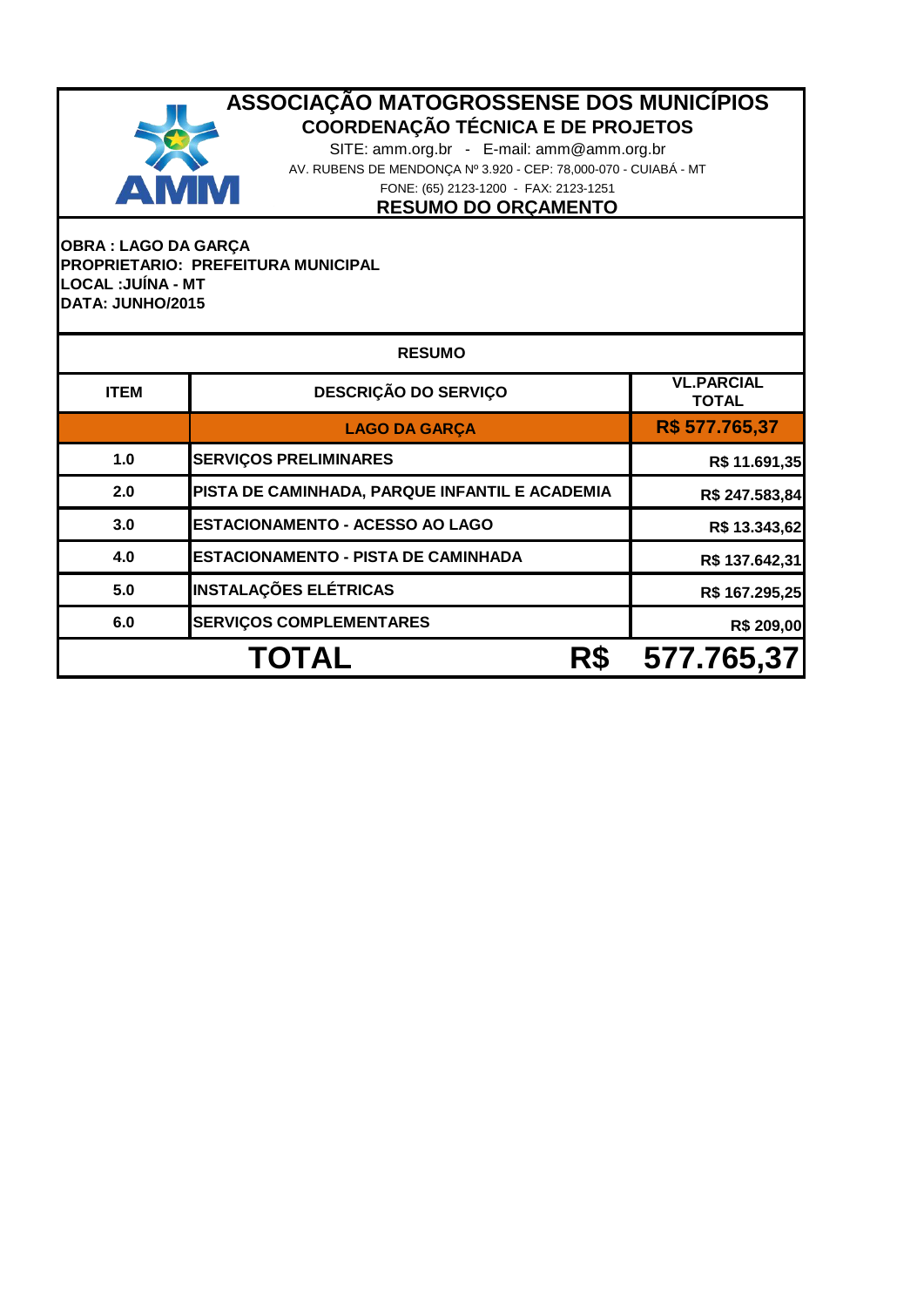| ASSOCIAÇÃO MATOGROSSENSE DOS MUNICÍPIOS<br><b>COORDENAÇÃO TÉCNICA E DE PROJETOS</b><br>SITE: amm.org.br - E-mail: amm@amm.org.br<br>AV. RUBENS DE MENDONÇA Nº 3.920 - CEP: 78,000-070 - CUIABÁ - MT<br>FONE: (65) 2123-1200 - FAX: 2123-1251<br><b>AMM</b><br><b>ORÇAMENTO DA OBRA</b><br>BASE: BOLETIM DE PREÇOS SINAPI (03/15 COM DESONERAÇÃO) |                                    |                                                                                                                                                      |                |          |          |                 |                            |
|--------------------------------------------------------------------------------------------------------------------------------------------------------------------------------------------------------------------------------------------------------------------------------------------------------------------------------------------------|------------------------------------|------------------------------------------------------------------------------------------------------------------------------------------------------|----------------|----------|----------|-----------------|----------------------------|
| <b>OBRA: LAGO DA GARÇA</b><br>LOCAL: JUÍNA - MT                                                                                                                                                                                                                                                                                                  | PROPRIETARIO: PREFEITURA MUNICIPAL |                                                                                                                                                      |                |          |          | <b>BDI</b>      | 24,95%                     |
| DATA: JUNHO/2015                                                                                                                                                                                                                                                                                                                                 | <b>CÓDIGO</b>                      |                                                                                                                                                      |                |          |          | <b>VL. UNIT</b> | <b>VL.PARCIAL</b>          |
| <b>ITEM-SUB ITEM</b>                                                                                                                                                                                                                                                                                                                             | <b>COMPOSIÇÃO</b>                  | DESCRIÇÃO DO SERVIÇO                                                                                                                                 | UNID.          | QUANT.   | VL.UNIT. | Com BDI         | <b>TOTAL</b><br>577.765,37 |
| 1.0                                                                                                                                                                                                                                                                                                                                              |                                    | <b>LAGO DA GARCA</b><br><b>SERVIÇOS PRELIMINARES</b>                                                                                                 |                |          |          |                 | 11.691,35                  |
|                                                                                                                                                                                                                                                                                                                                                  |                                    | PLACA DE OBRA EM CHAPA DE ACO                                                                                                                        |                |          |          |                 |                            |
| 1.1                                                                                                                                                                                                                                                                                                                                              | 74209/001                          | <b>GALVANIZADO</b><br>BARRACAO DE OBRA PARA                                                                                                          | M <sub>2</sub> | 12,50    | 337,72   | 421,98          | 5.274,75                   |
|                                                                                                                                                                                                                                                                                                                                                  |                                    | ALOJAMENTO/ESCRITORIO, PISO EM PINHO<br>3A, PAREDES EM COMPENSADO 10MM,<br>COBERTURA EM TELHA AMIANTO 6MM,<br><b>INCLUSO INSTALACOES ELETRICAS E</b> |                |          |          |                 |                            |
| $1.2$<br>2.0                                                                                                                                                                                                                                                                                                                                     | 73805/001                          | <b>ESQUADRIAS</b><br>PISTA DE CAMINHADA, PARQUE INFANTIL E ACADEMIA                                                                                  | M <sub>2</sub> | 20,00    | 256,77   | 320,83          | 6.416,60<br>247.583.84     |
| 2.1                                                                                                                                                                                                                                                                                                                                              |                                    | <b>PISTA DE CAMINHADA</b>                                                                                                                            |                |          |          |                 |                            |
|                                                                                                                                                                                                                                                                                                                                                  |                                    | EXECUÇÃO DE CALÇADA COM RASPAGEM,<br>COMPACTAÇÃO E LASTRO DE BRITA E=2                                                                               |                |          |          |                 |                            |
| 2.1.1                                                                                                                                                                                                                                                                                                                                            | AMM CIVIL 001                      | <b>CM</b>                                                                                                                                            | M <sub>2</sub> | 4.400,49 | 38,29    | 47,84           | 210.519,44                 |
|                                                                                                                                                                                                                                                                                                                                                  |                                    | LIXEIRA SELETIVA - CONJUNTO SELETIVO<br>C/04 COLETORES 50L COM SUPORTE EM                                                                            |                |          |          |                 |                            |
| 2.1.2                                                                                                                                                                                                                                                                                                                                            | AMM CIVIL 002                      | FERRO / CHUMBADA OU PARAFUSADA                                                                                                                       | UD             | 3,00     | 721,94   | 902,06          | 2.706,18                   |
|                                                                                                                                                                                                                                                                                                                                                  |                                    | <b>GRAMA BATATAIS EM PLACAS - PARA</b>                                                                                                               |                |          |          |                 |                            |
| 2.1.3                                                                                                                                                                                                                                                                                                                                            | 74236/001                          | UTILIZAR ENTRE UMA PISTA E OUTRA<br>PLANTIO DE ARVORE REGIONAL, ALTURA<br>MAIOR QUE 2,00M, EM CAVAS DE                                               | M <sub>2</sub> | 718,44   | 9,34     | 11,67           | 8.384,19                   |
| 2.1.4                                                                                                                                                                                                                                                                                                                                            | 73967/002                          | 80X80X80CM-IPE BRANCO - PARA<br>UTILIZAR ENTRE UMA PISTA E OUTRA                                                                                     | <b>UD</b>      | 64,00    | 99,28    | 124,05          | 7.939,20                   |
|                                                                                                                                                                                                                                                                                                                                                  |                                    | PLANTIO DE ARVORE REGIONAL, ALTURA                                                                                                                   |                |          |          |                 |                            |
|                                                                                                                                                                                                                                                                                                                                                  |                                    | MAIOR QUE 2,00M, EM CAVAS DE<br>80X80X80CM - IPE ROXO - PARA UTILIZAR                                                                                |                |          |          |                 |                            |
| 2.1.5                                                                                                                                                                                                                                                                                                                                            | 73967/002                          | <b>ENTRE UMA PISTA E OUTRA</b>                                                                                                                       | UD             | 11,00    | 99,28    | 124,05          | 1.364,55                   |
| 2.1.6                                                                                                                                                                                                                                                                                                                                            | 73967/002                          | PLANTIO DE ARVORE COM ALTURA MAIOR<br>DO QUE 2,00 METROS - OITI                                                                                      | UN             | 5,00     | 99,28    | 124,05          | 620,25                     |
| 2.2                                                                                                                                                                                                                                                                                                                                              |                                    | <b>ACADEMIA</b>                                                                                                                                      |                |          |          |                 |                            |
|                                                                                                                                                                                                                                                                                                                                                  | AMM ACADEMIA                       | ACADEMIA AO AR LIVRE - BASE DE<br>SUPORTE E INSTALAÇÃO DE                                                                                            |                |          |          |                 |                            |
| 2.2.1                                                                                                                                                                                                                                                                                                                                            | 01                                 | <b>EQUIPAMENTO</b>                                                                                                                                   | <b>UD</b>      | 1,00     | 675,93   | 844,57          | 844,57                     |
|                                                                                                                                                                                                                                                                                                                                                  |                                    | EXECUÇÃO DE CALÇADA COM RASPAGEM,<br>COMPACTAÇÃO E LASTRO DE BRITA E=2                                                                               |                |          |          |                 |                            |
| 2.2.2                                                                                                                                                                                                                                                                                                                                            | AMM CIVIL 001                      | <b>CM</b>                                                                                                                                            | M <sub>2</sub> | 151,39   | 38,29    | 47,84           | 7.242,49                   |
|                                                                                                                                                                                                                                                                                                                                                  |                                    | LIXEIRA SELETIVA - CONJUNTO SELETIVO<br>C/04 COLETORES 50L COM SUPORTE EM                                                                            |                |          |          |                 |                            |
| 2.2.3                                                                                                                                                                                                                                                                                                                                            | AMM CIVIL 002                      | FERRO / CHUMBADA OU PARAFUSADA                                                                                                                       | UD             | 1,00     | 721,94   | 902,06          | 902,06                     |
| 2.3                                                                                                                                                                                                                                                                                                                                              |                                    | <b>PARQUE INFANTIL</b>                                                                                                                               |                |          |          |                 |                            |
| 2.3.1                                                                                                                                                                                                                                                                                                                                            |                                    | PARQUE INFANTIL - BASE DE SUPORTE E<br>AMM INFANTIL 01 INSTALAÇÃO DE EQUIPAMENTO                                                                     | UD             | 1,00     | 2.786,18 | 3.481,33        | 3.481,33                   |
|                                                                                                                                                                                                                                                                                                                                                  |                                    |                                                                                                                                                      |                |          |          |                 |                            |
| 2.3.2                                                                                                                                                                                                                                                                                                                                            | 73692                              | LASTRO DE AREIA MEDIA<br>LIMPEZA MANUAL DO TERRENO (C/                                                                                               | M3             | 4,61     | 91,58    | 114,42          | 527,47                     |
| 2.3.3                                                                                                                                                                                                                                                                                                                                            | 73948/016                          | RASPAGEM SUPERFICIAL)                                                                                                                                | M <sub>2</sub> | 92,35    | 2,82     | 3,52            | 325,07                     |
|                                                                                                                                                                                                                                                                                                                                                  |                                    | LIXEIRA SELETIVA - CONJUNTO SELETIVO<br>C/04 COLETORES 50L COM SUPORTE EM                                                                            |                |          |          |                 |                            |
| 2.3.4                                                                                                                                                                                                                                                                                                                                            | AMM CIVIL 002                      | FERRO / CHUMBADA OU PARAFUSADA                                                                                                                       | UD             | 1,00     | 721,94   | 902,06          | 902,06                     |
|                                                                                                                                                                                                                                                                                                                                                  |                                    | MEIO-FIO (GUIA) DE CONCRETO PRE-<br>MOLDADO, DIMENSÕES 12X15X30X100CM                                                                                |                |          |          |                 |                            |
|                                                                                                                                                                                                                                                                                                                                                  |                                    | (FACE SUPERIORXFACE INFERIORX                                                                                                                        |                |          |          |                 |                            |
|                                                                                                                                                                                                                                                                                                                                                  |                                    | ALTURAXCOMPRIMENTO), REJUNTADO<br>C/ARGAMASSA 1:4CIMENTO:AREIA,                                                                                      |                |          |          |                 |                            |
| 2.3.5                                                                                                                                                                                                                                                                                                                                            | 74223/001                          | INCLUINDO ESCAVAÇÃO E REATERRO.                                                                                                                      | M              | 38,51    | 37,93    | 47,39           | 1.824,98                   |
| 3.0                                                                                                                                                                                                                                                                                                                                              |                                    | <b>ESTACIONAMENTO - ACESSO AO LAGO</b><br>LIMPEZA MANUAL DO TERRENO (C/                                                                              |                |          |          |                 | 13.343,62                  |
| 3.1                                                                                                                                                                                                                                                                                                                                              | 73948/016                          | RASPAGEM SUPERFICIAL)                                                                                                                                | M <sub>2</sub> | 167,91   | 2,82     | 3,52            | 591,04                     |
|                                                                                                                                                                                                                                                                                                                                                  |                                    | LIXEIRA SELETIVA - CONJUNTO SELETIVO<br>C/04 COLETORES 50L COM SUPORTE EM                                                                            |                |          |          |                 |                            |
| 3.2                                                                                                                                                                                                                                                                                                                                              | AMM CIVIL 002                      | FERRO / CHUMBADA OU PARAFUSADA                                                                                                                       | UD             | 1,00     | 721,94   | 902,06          | 902,06                     |
|                                                                                                                                                                                                                                                                                                                                                  |                                    | PAVIMENTACAO EM BLOCOS DE<br>CONCRETO SEXTAVADO, ESPESSURA 6,0                                                                                       |                |          |          |                 |                            |
|                                                                                                                                                                                                                                                                                                                                                  |                                    | CM, FCK 35MPA, ASSENTADOS SOBRE                                                                                                                      |                |          |          |                 |                            |
| 3.3                                                                                                                                                                                                                                                                                                                                              | 73764/004                          | COLCHAO DE AREIA.<br>PLANTIO DE ARVORE COM ALTURA MAIOR                                                                                              | M <sub>2</sub> | 167,91   | 49,98    | 62,45           | 10.485,97                  |
| 3.4                                                                                                                                                                                                                                                                                                                                              | 73967/002                          | DO QUE 2,00 METROS - OITI                                                                                                                            | UN             | 11,00    | 99,28    | 124,05          | 1.364,55                   |
| 4.0                                                                                                                                                                                                                                                                                                                                              |                                    | <b>ESTACIONAMENTO - PISTA DE CAMINHADA</b>                                                                                                           |                |          |          |                 | 137.642,31                 |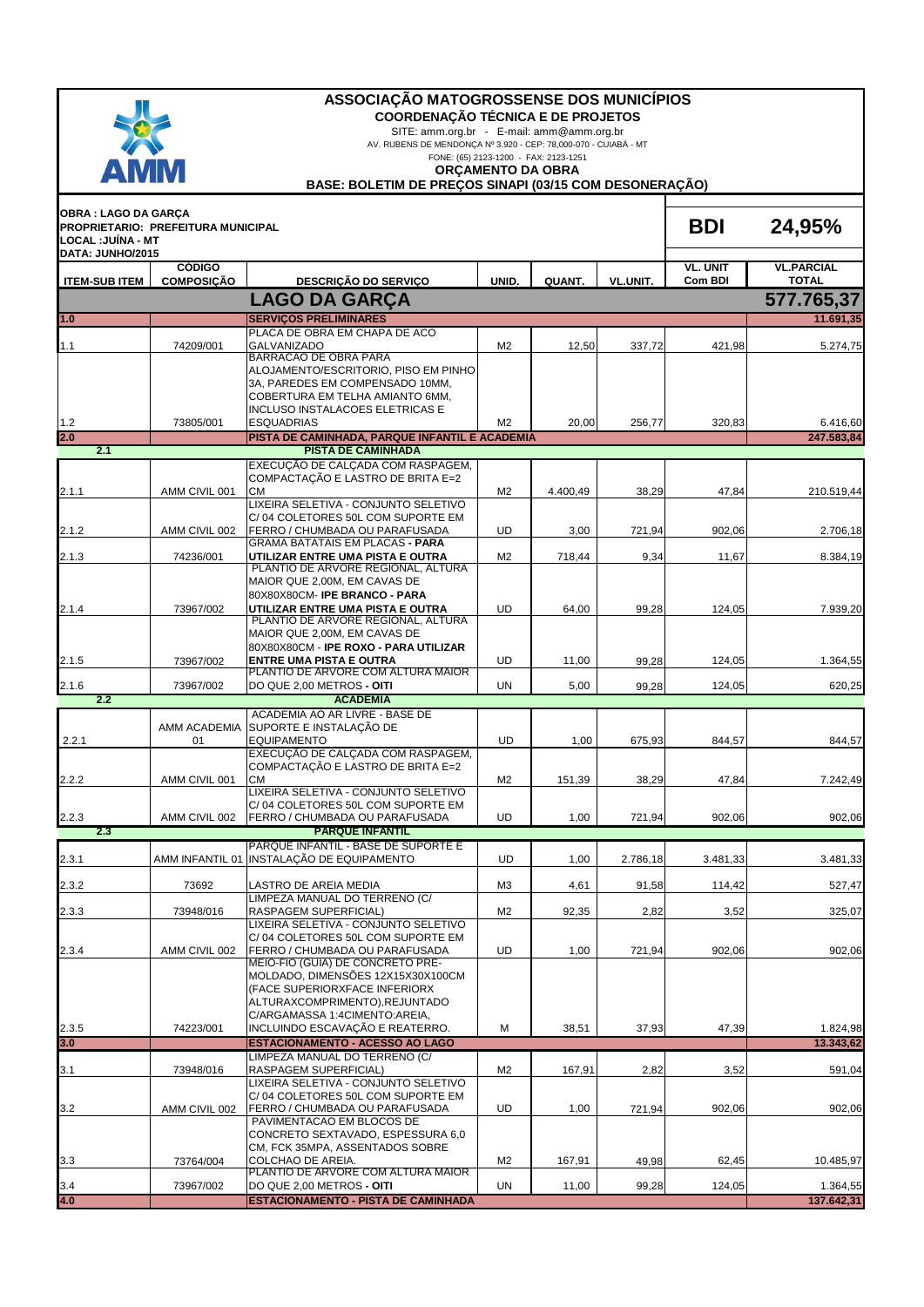

**COORDENAÇÃO TÉCNICA E DE PROJETOS**

SITE: amm.org.br - E-mail: amm@amm.org.br

AV. RUBENS DE MENDONÇA Nº 3.920 - CEP: 78,000-070 - CUIABÁ - MT

FONE: (65) 2123-1200 - FAX: 2123-1251

#### **ORÇAMENTO DA OBRA**

**BASE: BOLETIM DE PREÇOS SINAPI (03/15 COM DESONERAÇÃO)**

| <b>OBRA : LAGO DA GARCA</b><br>LOCAL : JUÍNA - MT | <b>PROPRIETARIO: PREFEITURA MUNICIPAL</b> |                                                                                                                                           |                |          |          | <b>BDI</b>                 | 24,95%                            |
|---------------------------------------------------|-------------------------------------------|-------------------------------------------------------------------------------------------------------------------------------------------|----------------|----------|----------|----------------------------|-----------------------------------|
| DATA: JUNHO/2015                                  |                                           |                                                                                                                                           |                |          |          |                            |                                   |
| <b>ITEM-SUB ITEM</b>                              | <b>CÓDIGO</b><br><b>COMPOSICÃO</b>        | <b>DESCRIÇÃO DO SERVIÇO</b>                                                                                                               | UNID.          | QUANT.   | VL.UNIT. | <b>VL. UNIT</b><br>Com BDI | <b>VL.PARCIAL</b><br><b>TOTAL</b> |
|                                                   |                                           | LIMPEZA MANUAL DO TERRENO (C/                                                                                                             |                |          |          |                            |                                   |
| 4.1                                               | 73948/016                                 | <b>RASPAGEM SUPERFICIAL)</b>                                                                                                              | M <sub>2</sub> | 2.986.47 | 2,82     | 3,52                       | 10.512,37                         |
|                                                   |                                           | FORNECIMENTO E EXECUÇÃO DE PLACA<br>CIMENTÍCIA DE 40x40CM, E=3.5CM, DE<br>ALTA RESISTENCIA, PODOTATIL<br>DIRECIONA /ALERTA, ASSENTADA COM |                |          |          |                            |                                   |
| 4.2                                               | AMM CIVIL 003                             | IARGAMASSA DE CIMENTO E AREIA                                                                                                             | M <sub>2</sub> | 32,05    | 112,39   | 140.43                     | 4.500,78                          |
|                                                   |                                           | PAVIMENTACAO EM BLOCOS DE<br>CONCRETO SEXTAVADO, ESPESSURA 6,0<br>CM, FCK 35MPA, ASSENTADOS SOBRE                                         |                |          |          |                            |                                   |
| 4.3                                               | 73764/004                                 | COLCHAO DE AREIA.                                                                                                                         | M <sub>2</sub> | 1.297,09 | 49.98    | 62,45                      | 81.003,27                         |
| 4.4                                               | AMM CIVIL 002                             | LIXEIRA SELETIVA - CONJUNTO SELETIVO<br>C/04 COLETORES 50L COM SUPORTE EM<br>FERRO / CHUMBADA OU PARAFUSADA                               | <b>UD</b>      | 1,00     | 721,94   | 902,06                     | 902,06                            |
|                                                   |                                           | PLANTIO DE ARVORE REGIONAL, ALTURA<br>MAIOR QUE 2,00M, EM CAVAS DE                                                                        |                |          |          |                            |                                   |
| 4.5                                               | 73967/002                                 | 80X80X80CM - FLAMBOYANT                                                                                                                   | ud             | 3,00     | 99,28    | 124,05                     | 372,15                            |
| 4.6                                               | 74236/001                                 | <b>GRAMA BATATAIS EM PLACAS</b><br>PLANTIO DE ARVORE COM ALTURA MAIOR                                                                     | M <sub>2</sub> | 1.689,38 | 9,34     | 11,67                      | 19.715,06                         |
| 4.7                                               | 73967/002                                 | DO QUE 2,00 METROS - OITI                                                                                                                 | <b>UN</b>      | 40.00    | 99.28    | 124,05                     | 4.962,00                          |
|                                                   |                                           | PLANTIO DE ARBUSTO COM ALTURA 50 A<br>100CM, EM CAVA DE 60X60X60CM - VINCA                                                                |                |          |          |                            |                                   |
| 4.8                                               | 85178                                     | <b>VERMELHO</b>                                                                                                                           | <b>UN</b>      | 119,00   | 34,75    | 43,42                      | 5.166,98                          |
|                                                   |                                           | PLANTIO DE ARBUSTO COM ALTURA 50 A<br>100CM, EM CAVA DE 60X60X60CM - MORÉIA                                                               |                |          |          |                            |                                   |
| 4.9                                               | 85178                                     | <b>AMARELA</b>                                                                                                                            | <b>UN</b>      | 238,00   | 34,75    | 43,42                      | 10.333,96                         |
| 4.10                                              | 85178                                     | PLANTIO DE ARBUSTO COM ALTURA 50 A<br>100CM, EM CAVA DE 60X60X60CM - JASMIM<br><b>MANGA</b>                                               | <b>UN</b>      | 4,00     | 34,75    | 43,42                      | 173,68                            |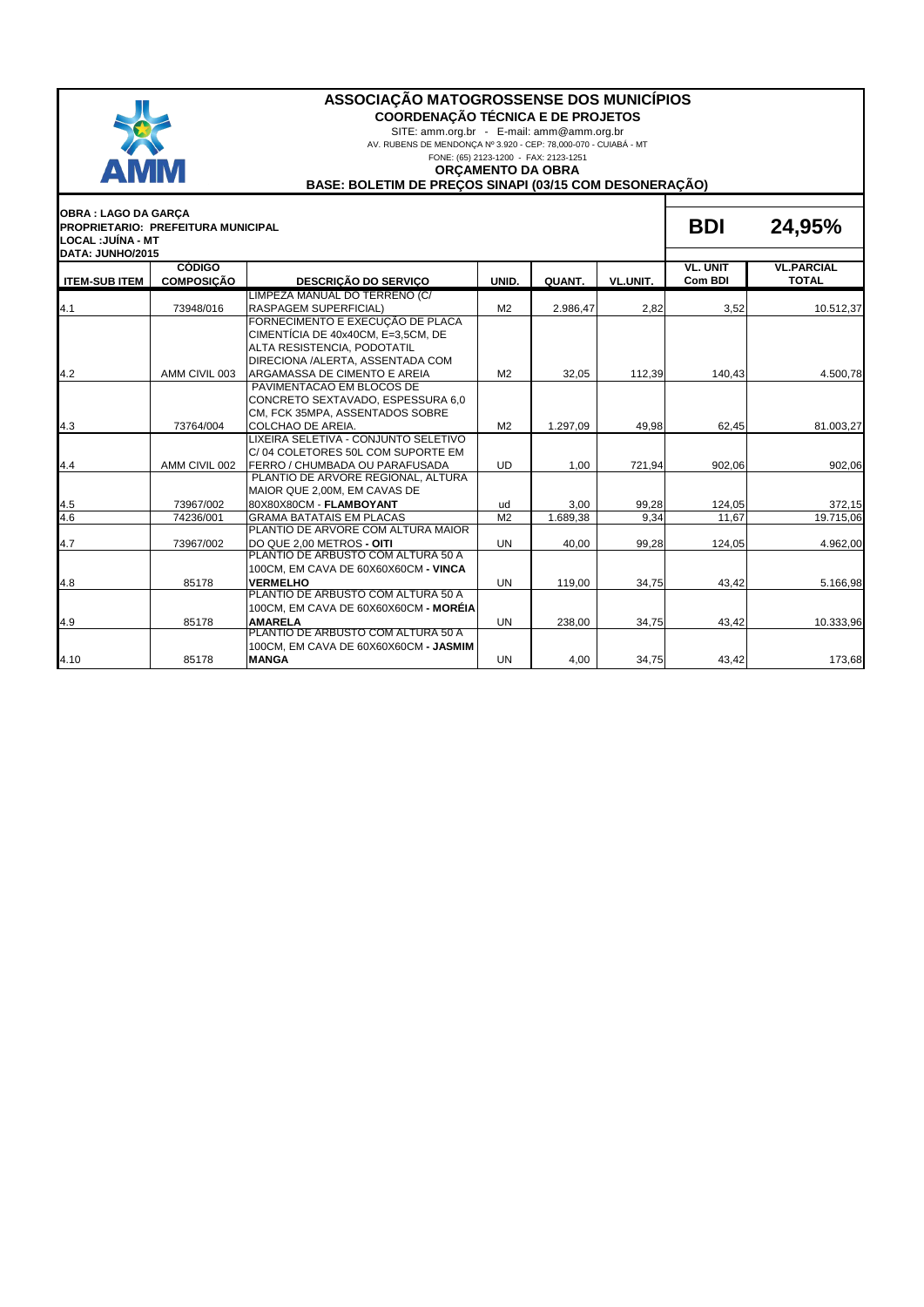

**COORDENAÇÃO TÉCNICA E DE PROJETOS**

SITE: amm.org.br - E-mail: amm@amm.org.br

AV. RUBENS DE MENDONÇA Nº 3.920 - CEP: 78,000-070 - CUIABÁ - MT

FONE: (65) 2123-1200 - FAX: 2123-1251

**ORÇAMENTO DA OBRA**

**BASE: BOLETIM DE PREÇOS SINAPI (03/15 COM DESONERAÇÃO)**

| OBRA : LAGO DA GARÇA<br>LOCAL :JUİNA - MT | PROPRIETARIO: PREFEITURA MUNICIPAL |                                                                                                                                                                                                      |       |          |          | <b>BDI</b>                 | 24,95%                            |
|-------------------------------------------|------------------------------------|------------------------------------------------------------------------------------------------------------------------------------------------------------------------------------------------------|-------|----------|----------|----------------------------|-----------------------------------|
| DATA: JUNHO/2015<br><b>ITEM-SUB ITEM</b>  | <b>CÓDIGO</b><br><b>COMPOSIÇÃO</b> | <b>DESCRIÇÃO DO SERVIÇO</b>                                                                                                                                                                          | UNID. | QUANT.   | VL.UNIT. | <b>VL. UNIT</b><br>Com BDI | <b>VL.PARCIAL</b><br><b>TOTAL</b> |
| 5.0                                       |                                    | <b>INSTALAÇÕES ELÉTRICAS</b>                                                                                                                                                                         |       |          |          |                            | 167.295,25                        |
| 5.1                                       | 83417                              | CABO DE COBRE ISOLAMENTO<br>TERMOPLASTICO 0,6/1KV 2,5MM2 ANTI-<br>CHAMA - FORNECIMENTO E INSTALAÇÃO                                                                                                  | м     | 590,00   | 2,87     | 3,58                       | 2.112,20                          |
| 5.2                                       | 83418                              | CABO DE COBRE ISOLAMENTO<br>TERMOPLASTICO 0,6/1KV 4MM2 ANTI-<br>CHAMA - FORNECIMENTO E INSTALAÇÃO                                                                                                    | м     | 1.120,00 | 4,21     | 5,26                       | 5.891,20                          |
| 5.3                                       | 83419                              | CABO DE COBRE ISOLAMENTO<br>TERMOPLASTICO 0,6/1KV 6MM2 ANTI-<br>CHAMA - FORNECIMENTO E INSTALAÇÃO                                                                                                    | M     | 620,00   | 5,09     | 6,35                       | 3.937,00                          |
| 5.4                                       | 83420                              | CABO DE COBRE ISOLAMENTO<br>TERMOPLASTICO 0,6/1KV 10MM2 ANTI-<br>CHAMA - FORNECIMENTO E INSTALAÇÃO                                                                                                   | M     | 6.380,00 | 7,10     | 8,87                       | 56.590,60                         |
| 5.5                                       | 83421                              | CABO DE COBRE ISOLAMENTO<br>TERMOPLASTICO 0,6/1KV 16MM2 ANTI-<br>CHAMA - FORNECIMENTO E INSTALAÇÃO                                                                                                   | M     | 20,00    | 9,89     | 12,35                      | 247,00                            |
| 5.6                                       | 74131/005                          | QUADRO DE DISTRIBUIÇÃO DE ENERGIA<br>DE EMBUTIR, EM CHAPA METÀLICA, PARA<br>24 DISJUNTORES TERMOMAGNÉTICOS<br>MONOPOLARES, COM BARRAMENTO<br>TRIFÁSICO E NEUTRO, FORNECIMENTO E<br><b>INSTALACÃO</b> | UNID. | 1,00     | 471,06   | 588,58                     | 588,58                            |
| 5.7                                       | 74130/003                          | DISJUNTOR TERMOMAGNETICO BIPOLAR<br>PADRAO NEMA (AMERICANO) 10 A 50A<br>240V, FORNECIMENTO E INSTALACAO                                                                                              | UNID. | 10,00    | 43,84    | 54,77                      | 547,70                            |
| 5.8                                       | 74130/005                          | DISJUNTOR TERMOMAGNETICO TRIPOLAR<br>PADRAO NEMA (AMERICANO) 60 A 100A<br>240V, FORNECIMENTO E INSTALACAO                                                                                            | UNID. | 1,00     | 83,51    | 104,34                     | 104,34                            |
| 5.9                                       | 68069                              | HASTE COPPERWELD 5/8 X 3,0M COM<br>CONECTOR                                                                                                                                                          | UNID. | 44,00    | 40,20    | 50,22                      | 2.209,68                          |
| 5.10                                      | 83443                              | CAIXA DE PASSAGEM 20X20X25 FUNDO<br><b>BRITA COM TAMPA</b>                                                                                                                                           | UNID. | 44,00    | 37,21    | 46,49                      | 2.045,56                          |
| 5.11                                      | 83447                              | CAIXA DE PASSAGEM 40X40X50 FUNDO<br><b>BRITA COM TAMPA</b>                                                                                                                                           | UNID. | 3,00     | 129,83   | 162,22                     | 486,66                            |
| 5.12                                      | 73783/014                          | POSTE CONCRETO SEÇÃO CIRCULAR<br>COMPRIMENTO=9M CARGA NOMINAL NO<br>TOPO 200 KG INCLUSIVE ESCAVACAO<br><b>EXCLUSIVE TRANSPORTE -</b><br>FORNECIMENTO E COLOCAÇÃO                                     | UNID. | 44,00    | 780,79   | 975,59                     | 42.925,96                         |
| 5.13                                      | 83478                              | LUMINARIA FECHADA PARA ILUMINACAO<br>PUBLICA - LAMPADAS DE 250/500W - FOR<br>NECIMENTO E INSTALACAO (EXCLUINDO<br>LAMPADAS)                                                                          | UNID. | 49,00    | 171,69   | 214,52                     | 10.511,48                         |
| 5.14                                      | AMM ELE 002                        | FORNECIMENTO E INSTALACÃO DE<br>LÂMPADA DE VAPOR METÁLICO DE 250W,<br><b>COM REATOR</b>                                                                                                              | UNID. | 39,00    | 172,16   | 215,11                     | 8.389,29                          |
| 5.15                                      | AMM ELE 003                        | FORNECIMENTO E INSTALAÇÃO DE<br>LÂMPADA DE VAPOR METÁLICO DE 150W,<br><b>COM REATOR</b>                                                                                                              | UNID. | 10,00    | 147,77   | 184,63                     | 1.846,30                          |
| 5.16                                      | 83399                              | RELE FOTOELETRICO P/ COMANDO DE<br>ILUMINACAO EXTERNA 220V/1000W -<br>FORNECIMENTO E INSTALACAO                                                                                                      | UNID. | 49,00    | 28,33    | 35,39                      | 1.734,11                          |
| 5.17                                      | 72934                              | ELETRODUTO DE PVC FLEXIVEL<br>CORRUGADO DN 20MM (3/4")<br>FORNECIMENTO E INSTALAÇÃO                                                                                                                  | M     | 900.00   | 4,58     | 5,72                       | 5.148,00                          |
| 5.18                                      | 72935                              | ELETRODUTO DE PVC FLEXIVEL<br>CORRUGADO DN 25MM (1")<br>FORNECIMENTO E INSTALAÇÃO                                                                                                                    | M     | 450,00   | 5,82     | 7,27                       | 3.271,50                          |
| 5.19                                      | 72936                              | ELETRODUTO DE PVC FLEXIVEL<br>CORRUGADO DN32 MM (1 1/4")<br>FORNECIMENTO E INSTALAÇÃO                                                                                                                | M     | 500,00   | 8,05     | 10,05                      | 5.025,00                          |
| 5.20                                      | 73798/001                          | DUTO ESPIRAL FLEXIVEL SINGELO PEAD<br>D=50MM(2") REVESTIDO COM PVC COM FI<br>O GUIA DE ACO GALVANIZADO, LANCADO<br>DIRETO NO SOLO, INCL CONEXOES                                                     | M     | 205,00   | 21,82    | 27,26                      | 5.588,30                          |
|                                           |                                    |                                                                                                                                                                                                      |       |          |          |                            |                                   |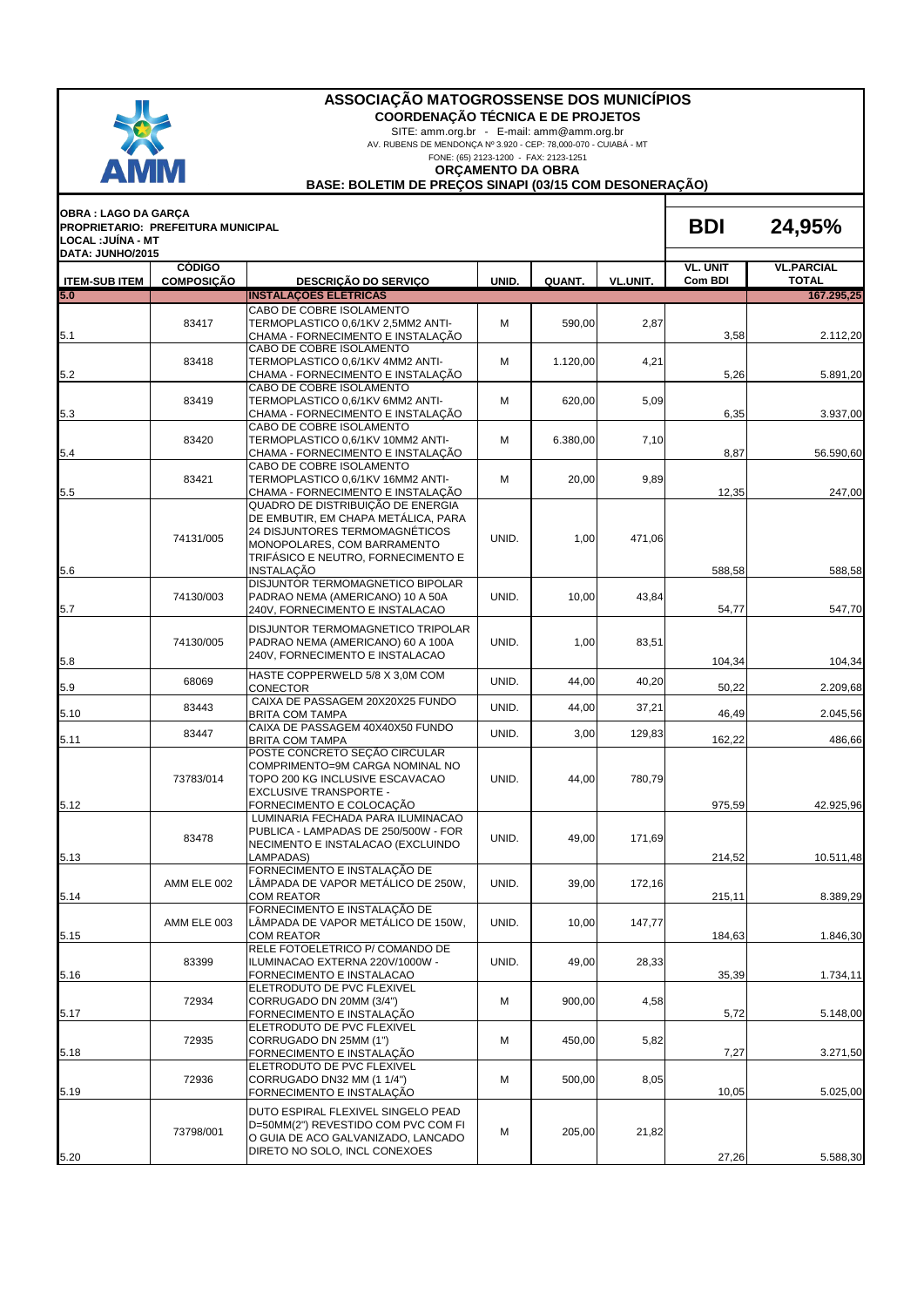

**COORDENAÇÃO TÉCNICA E DE PROJETOS**

SITE: amm.org.br - E-mail: amm@amm.org.br

AV. RUBENS DE MENDONÇA Nº 3.920 - CEP: 78,000-070 - CUIABÁ - MT

FONE: (65) 2123-1200 - FAX: 2123-1251

#### **ORÇAMENTO DA OBRA**

**BASE: BOLETIM DE PREÇOS SINAPI (03/15 COM DESONERAÇÃO)**

| <b>OBRA: LAGO DA GARÇA</b> | <b>PROPRIETARIO: PREFEITURA MUNICIPAL</b> |                                                                                                                                                                                                                         |                |        |          | <b>BDI</b>          | 24,95%                            |
|----------------------------|-------------------------------------------|-------------------------------------------------------------------------------------------------------------------------------------------------------------------------------------------------------------------------|----------------|--------|----------|---------------------|-----------------------------------|
| LOCAL :JUÍNA - MT          |                                           |                                                                                                                                                                                                                         |                |        |          |                     |                                   |
| DATA: JUNHO/2015           |                                           |                                                                                                                                                                                                                         |                |        |          |                     |                                   |
| <b>ITEM-SUBITEM</b>        | <b>CÓDIGO</b><br><b>COMPOSIÇÃO</b>        | <b>DESCRIÇÃO DO SERVIÇO</b>                                                                                                                                                                                             | UNID.          | QUANT. | VL.UNIT. | VL. UNIT<br>Com BDI | <b>VL.PARCIAL</b><br><b>TOTAL</b> |
| 5.21                       | 73935/002                                 | ALVENARIA EM TIJOLO CERAMICO FURADO<br>9X19X19CM, 1 VEZ (ESPESSURA 19 CM),<br>ASSENTADO EM ARGAMASSA TRACO 1:4<br>(CIMENTO E AREIA MEDIA NAO<br>PENEIRADA), PREPARO MANUAL, JUNTA 1<br><b>CM</b>                        | M <sup>2</sup> | 3,00   | 60,45    | 75,53               | 226.59                            |
| 5.22                       | 87873                                     | CHAPISCO APLICADO TANTO EM PILARES<br>E VIGAS DE CONCRETO COMO EM<br>ALVENARIAS DE PAREDES INTERNAS, COM<br>ROLO PARA TEXTURA ACRÍLICA.<br>ARGAMASSA TRACO 1:4 E EMULSÃO<br>POLIMÉRICA (ADESIVO) COM PREPARO<br>MANUAL. | M <sup>2</sup> | 6,60   | 3,39     | 4,23                | 27,91                             |
| 5.23                       | 87794                                     | EMBOCO OU MASSA ÚNICA EM<br>ARGAMASSA TRACO 1:2:8, PREPARO<br>MANUAL, APLICA DA MANUALMENTE EM<br>PANOS CEGOS DE FACHADA (SEM<br>PRESENCA DE VÃOS), ESPESSURA DE 25<br>MM.                                              | M <sup>2</sup> | 6,60   | 23,04    | 28,78               | 189,94                            |
| 5.24                       | 88487                                     | APLICAÇÃO MANUAL DE PINTURA COM<br>TINTA LÁTEX PVA EM PAREDES, DUAS<br>DEMÃOS.                                                                                                                                          | M <sup>2</sup> | 6,60   | 6,56     | 8,19                | 54,05                             |
| 5.25                       | 79507/005                                 | ESCAVACAO MANUAL VALA ATE 1M SOLO<br><b>MOLE</b>                                                                                                                                                                        | M <sup>3</sup> | 90,00  | 14,68    | 18,34               | 1.650,60                          |
| 5.26                       | 73964/006                                 | REATERRO MANUAL DE VALAS                                                                                                                                                                                                | M <sup>3</sup> | 90.00  | 33,88    | 42,33               | 3.809.70                          |
| 5.27                       | AMM ELE 001                               | FORNECIMENTO E INSTALAÇÃO DE<br>PADRÃO DE ENEGIA TRIFÁSICO<br>CATEGORIA "T1" EM POSTE DE FERRO<br>$H = 7M$                                                                                                              | UNID.          | 1,00   | 1590,65  | 1.987,51            | 1.987,51                          |
| 5.28                       | 83446                                     | CAIXA DE PASSAGEM 30X30X40 COM<br>TAMPA E DRENO BRITA                                                                                                                                                                   | UNID.          | 1,00   | 118,84   | 148,49              | 148,49                            |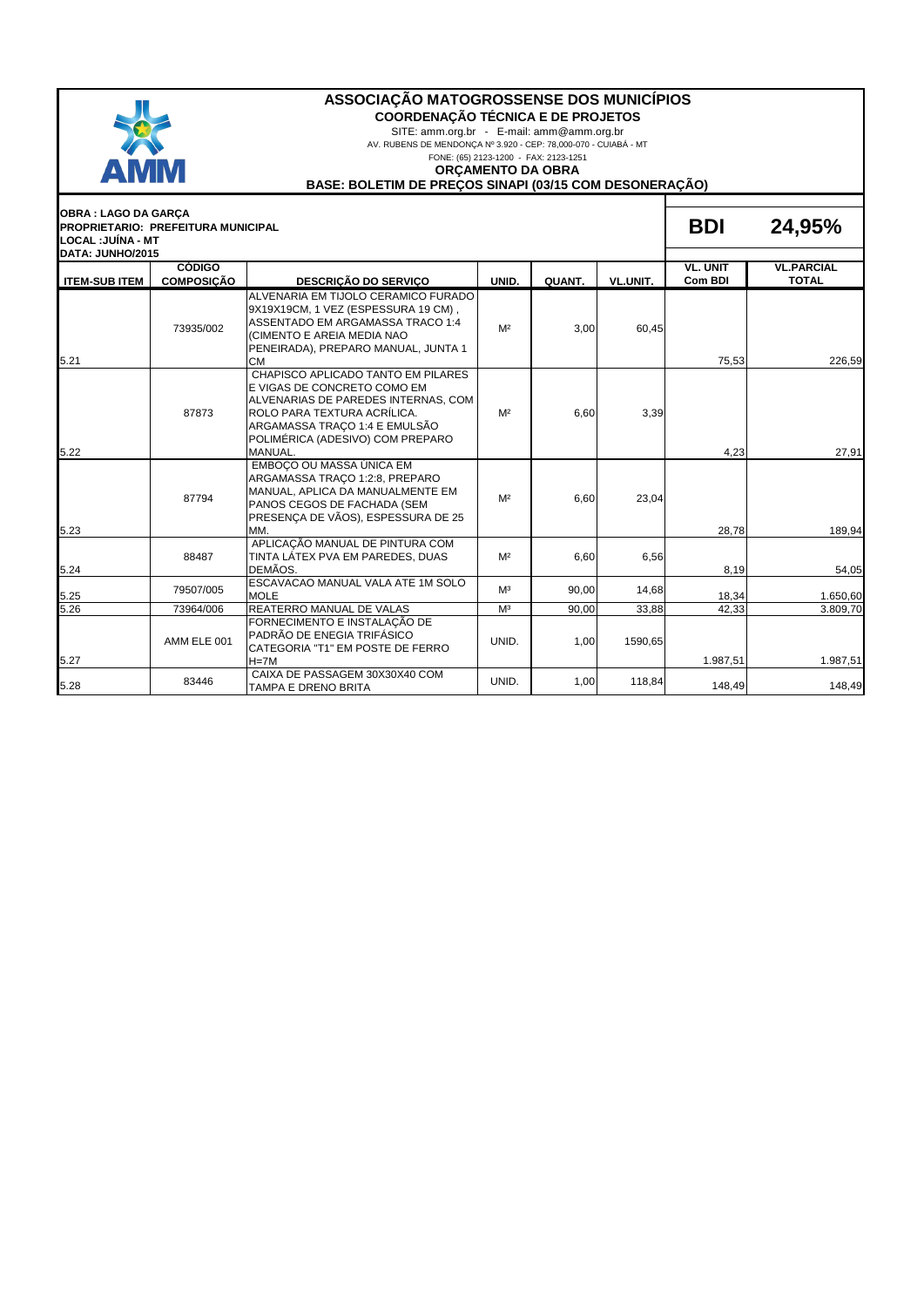| ASSOCIAÇÃO MATOGROSSENSE DOS MUNICÍPIOS<br><b>COORDENAÇÃO TÉCNICA E DE PROJETOS</b><br>SITE: amm.org.br - E-mail: amm@amm.org.br<br>AV. RUBENS DE MENDONÇA Nº 3.920 - CEP: 78,000-070 - CUIABÁ - MT<br>FONE: (65) 2123-1200 - FAX: 2123-1251<br><b>AMM</b><br><b>ORCAMENTO DA OBRA</b><br>BASE: BOLETIM DE PRECOS SINAPI (03/15 COM DESONERAÇÃO) |                                    |                                                        |                |        |                 |                            |                                   |
|--------------------------------------------------------------------------------------------------------------------------------------------------------------------------------------------------------------------------------------------------------------------------------------------------------------------------------------------------|------------------------------------|--------------------------------------------------------|----------------|--------|-----------------|----------------------------|-----------------------------------|
| <b>OBRA: LAGO DA GARÇA</b><br><b>BDI</b><br><b>PROPRIETARIO: PREFEITURA MUNICIPAL</b><br>LOCAL :JUÍNA - MT                                                                                                                                                                                                                                       |                                    |                                                        |                |        |                 |                            | 24,95%                            |
| DATA: JUNHO/2015<br><b>ITEM-SUB ITEM</b>                                                                                                                                                                                                                                                                                                         | <b>CÓDIGO</b><br><b>COMPOSICÃO</b> | <b>DESCRIÇÃO DO SERVIÇO</b>                            | UNID.          | QUANT. | <b>VL.UNIT.</b> | <b>VL. UNIT</b><br>Com BDI | <b>VL.PARCIAL</b><br><b>TOTAL</b> |
| 6.0                                                                                                                                                                                                                                                                                                                                              |                                    | <b>SERVICOS COMPLEMENTARES</b>                         |                |        |                 |                            | 209,00                            |
| 6.1                                                                                                                                                                                                                                                                                                                                              | 72897                              | CARGA MANUAL DE ENTULHO EM<br>CAMINHAO BASCULANTE 6 M3 | M <sub>3</sub> | 10,00  | 16,73           | 20,90                      | 209,00                            |
|                                                                                                                                                                                                                                                                                                                                                  |                                    | <b>TOTAL</b>                                           |                |        |                 | R\$                        | 577.765,37                        |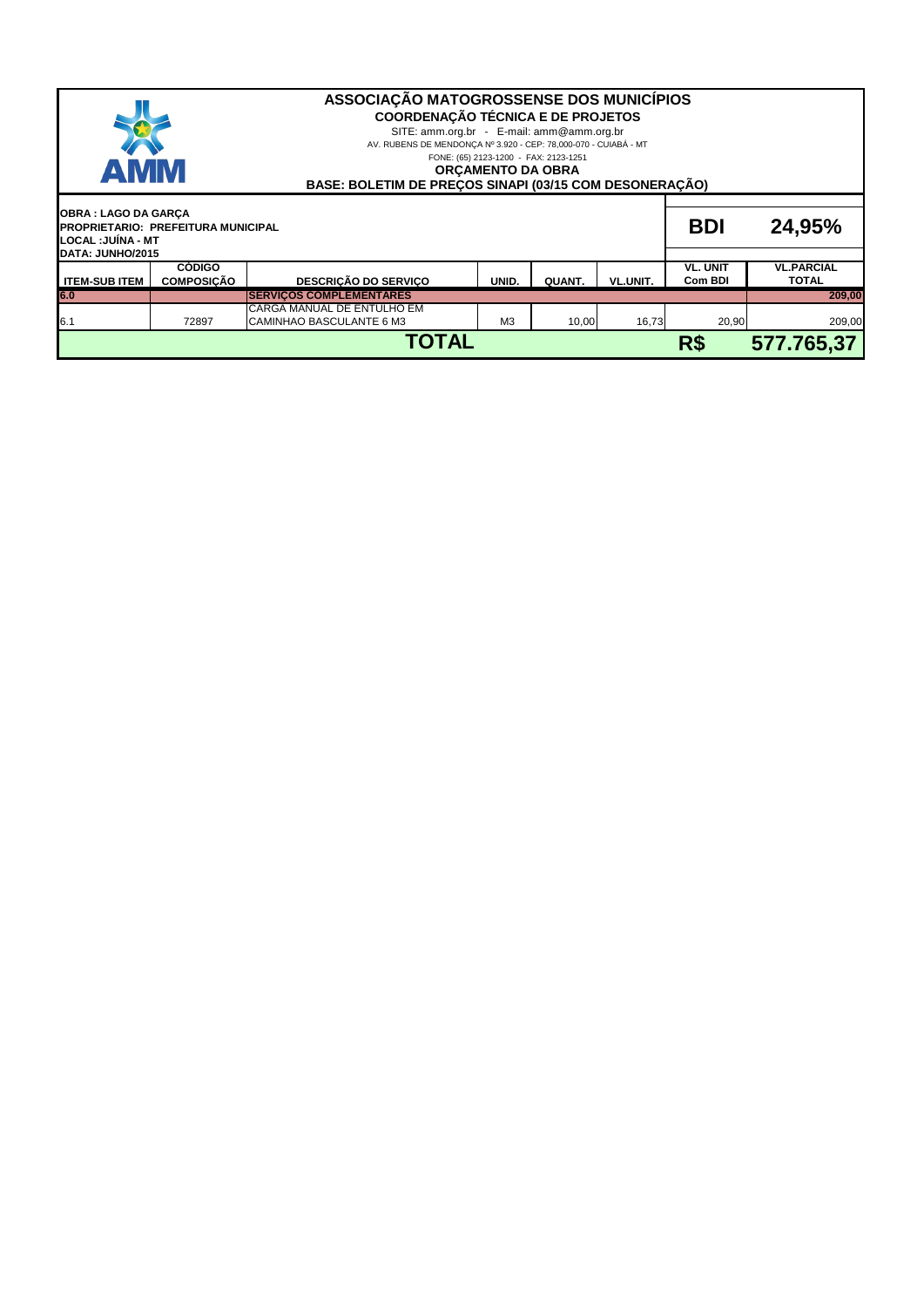

**C O O R D E N A Ç Ã O T É C N I C A E D E P R O J E T O S**

**OBRA : LAGO DA GARÇA LOCAL :JUÍNA - MT**

# **C O M P O S I Ç Ã O D E P R E Ç O S - C I V I L**

| <b>AMM CIVIL 001</b> | ∣EXECUCÃO DE CALCADA COM RASPAGEM, COMPACTACÃO E LASTRO DE BRITA E=2 CM |                |            |              | <b>UD</b>                               |
|----------------------|-------------------------------------------------------------------------|----------------|------------|--------------|-----------------------------------------|
| SINAPI ou Cot. De    | <b>COMPONENTES</b>                                                      | <b>UD</b>      | Quantidade |              | Custos Unit. (R\$)   Custos Total (R\$) |
| Mercado              |                                                                         |                |            |              |                                         |
|                      | <b>MATERIAL</b>                                                         |                |            |              |                                         |
|                      | LIMPEZA MANUAL DO TERRENO (C/ RASPAGEM                                  |                |            |              |                                         |
| 73948/016            | SUPERFICIAL)                                                            | M <sub>2</sub> | 1,00       | 2,82         | 2,82                                    |
|                      | REGULARIZACAO E COMPACTACAO MANUAL DE                                   |                |            |              |                                         |
| 5622                 | <b>TERRENO COM SOQUETE</b>                                              | M <sub>2</sub> | 1,00       | 3.72         | 3,72                                    |
| 74164/004            | <b>LASTRO DE BRITA</b>                                                  | M <sub>3</sub> | 0,02       | 68.80        | 1.38                                    |
|                      | EXECUÇÃO DE PASSEIO (CALÇADA) EM CONCRETO                               |                |            |              |                                         |
|                      | (CIMENTO/AREIA/SEIXO ROLADO), PREPARO                                   |                |            |              |                                         |
|                      | MECÂNICO, ESPESSURA 7CM, COM JUNTA DE                                   |                |            |              |                                         |
|                      | DILATAÇÃO EM MADEIRA, INCLUSO LANÇAMENTO E                              |                |            |              |                                         |
| 73892/001            | <b>ADENSAMENTO</b>                                                      | M <sub>2</sub> | 1,00       | 30,38        | 30,38                                   |
|                      |                                                                         |                |            | <b>TOTAL</b> | 38.29                                   |

| <b>AMM CIVIL 002</b>     | LIXEIRA SELETIVA - CONJUNTO SELETIVO C/ 04 COLETORES 50L COM SUPORTE EM FERRO /<br> CHUMBADA OU PARAFUSADA | <b>UN</b>         |                   |                  |                   |
|--------------------------|------------------------------------------------------------------------------------------------------------|-------------------|-------------------|------------------|-------------------|
| <b>Cod SINAPI/SINFRA</b> | <b>Componentes</b>                                                                                         | <b>UD</b>         | Quant             | <b>Custos</b>    | <b>Custos</b>     |
|                          |                                                                                                            |                   |                   | Unit. (R\$)      | Total (R\$)       |
|                          | <b>MATERIAIS</b>                                                                                           |                   |                   |                  |                   |
| COTAÇÃO 01               | LIXEIRA SELETIVA                                                                                           | UN                | 1,00              | 710,00           | 710,00            |
|                          | ESCAVACAO MANUAL DE VALA EM MATERIAL DE 1A                                                                 |                   |                   |                  |                   |
|                          | CATEGORIA ATE 1,5M EXCLUINDO ESGOTAMENTO /                                                                 |                   |                   |                  |                   |
| 73965/010                | <b>ESCORAMENTO</b>                                                                                         | M <sub>3</sub>    | 0,03              | 39,52            | 1,07              |
|                          | REGULARIZACAO E COMPACTACAO MANUAL DE                                                                      |                   |                   |                  |                   |
| 5622                     | <b>TERRENO COM SOQUETE</b>                                                                                 | M <sub>2</sub>    | 0,18              | 3,72             | 0,67              |
|                          | CONCRETO FCK=15MPA, PREPARO COM BETONEIRA,                                                                 |                   |                   |                  |                   |
| 6045                     | <b>SEM LANCAMENTO</b>                                                                                      | M <sub>3</sub>    | 0,03              | 304,17           | 8,21              |
|                          | LANCAMENTO/APLICACAO MANUAL DE CONCRETO EM                                                                 |                   |                   |                  |                   |
| 74157/004                | <b>FUNDACOES</b>                                                                                           | M <sub>3</sub>    | 0,03              | 74,02            | 2,00              |
|                          |                                                                                                            |                   |                   | Total            | 721,94<br>R\$     |
|                          | **cotação - mediana de três orcamentos                                                                     |                   |                   |                  |                   |
|                          | COTAÇÃO DE MERCADO - EMPRESAS CONSULTADAS                                                                  |                   |                   |                  |                   |
|                          | <b>MATERIAL</b>                                                                                            | <b>EMPRESA01</b>  | <b>EMPRESA 02</b> | <b>EMPRESA03</b> | <b>V. MEDIANO</b> |
| <b>LIXEIRA SELETIVA</b>  |                                                                                                            | 710,00            | 700,00            | 750,00           | 750,00            |
|                          | REFERÊNCIA DE PESQUISA                                                                                     | <b>COTADO EM:</b> | 15/05/2015        | <b>TELEFONE</b>  | VALOR (R\$)       |
| EMPRESA 01               | UNIVERSO DOS PLASTICOS - CNPJ: 03.640.421/0001-75                                                          |                   |                   | (65) 3627-4319   | 710,00            |
| EMPRESA 02               | POLIPLÁSTCOS COMÉRCIO E REPRESENTACÕES - CNPJ: 07.632.239/0001-23                                          |                   |                   | (65) 3695-2219   | 700,00            |
| EMPRESA 03               | ROCHA PRODUTOS E SERVIÇOS - CNPJ: 05.683.829/0001-50                                                       |                   |                   | (65) 3027-4997   | 750,00            |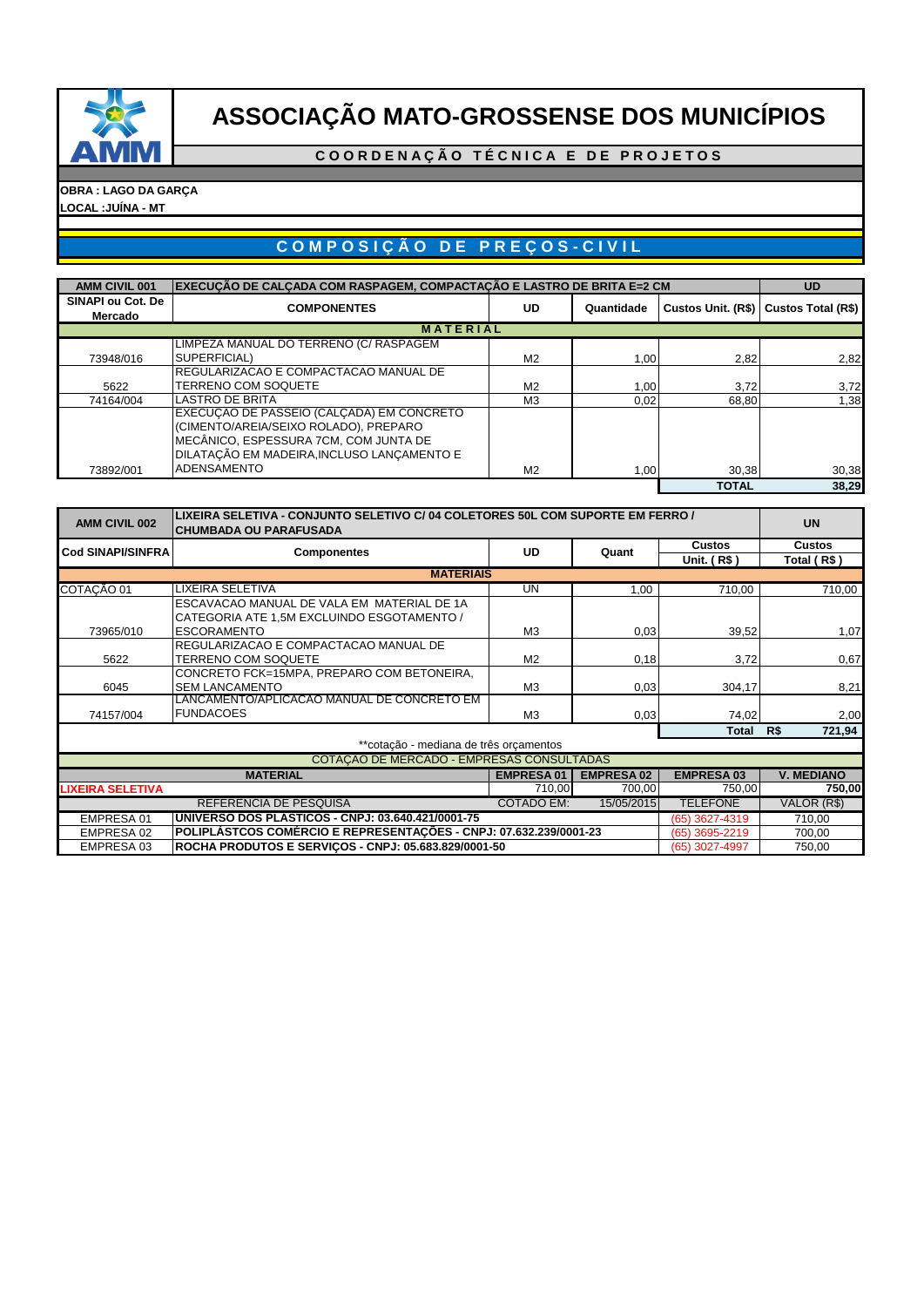

**C O O R D E N A Ç Ã O T É C N I C A E D E P R O J E T O S**

#### **OBRA : LAGO DA GARÇA LOCAL :JUÍNA - MT**

# **C O M P O S I Ç Ã O D E P R E Ç O S - C I V I L**

| <b>AMM CIVIL 003</b>                                        | FORNECIMENTO E EXECUÇÃO DE PLACA CIMENTICIA DE 40x40CM, E=3,5CM, DE ALTA RESISTENCIA,<br>PODOTATIL DIRECIONA /ALERTA, ASSENTADA COM ARGAMASSA DE CIMENTO E AREIA |                |            |       |                                         |  |  |  |  |
|-------------------------------------------------------------|------------------------------------------------------------------------------------------------------------------------------------------------------------------|----------------|------------|-------|-----------------------------------------|--|--|--|--|
| SINAPI ou Cot. De<br>Mercado                                | <b>COMPONENTES</b>                                                                                                                                               | UD             | Quantidade |       | Custos Unit. (R\$)   Custos Total (R\$) |  |  |  |  |
| <b>MATERIAL</b>                                             |                                                                                                                                                                  |                |            |       |                                         |  |  |  |  |
|                                                             | COT. DE MERCADO PLACA CIMENTICIA DE 40x40CM                                                                                                                      | M <sub>2</sub> | 1.00       | 94,40 | 94,40                                   |  |  |  |  |
| 00001379                                                    | CIMENTO PORTLAND COMPOSTO CP II-32                                                                                                                               | KG             | 7,50       | 0,49  | 3,68                                    |  |  |  |  |
|                                                             | AREIA MEDIA - POSTO JAZIDA / FORNECEDOR (SEM                                                                                                                     |                |            |       |                                         |  |  |  |  |
| 00000370                                                    | <b>FRETE</b> )                                                                                                                                                   | M <sub>3</sub> | 0,01       | 60,00 | 0,60                                    |  |  |  |  |
|                                                             | <b>MÃO DE OBRA</b>                                                                                                                                               |                |            |       |                                         |  |  |  |  |
| 88309                                                       | PEDREIRO COM ENCARGOS COMPLEMENTARES                                                                                                                             | н              | 0,50       | 13,89 | 6,95                                    |  |  |  |  |
| 88316                                                       | SERVENTE COM ENCARGOS COMPLEMENTARES                                                                                                                             | н              | 0,60       | 11,29 | 6,77                                    |  |  |  |  |
| **Composição baseada nas tabelas SINAPI, SINFRA e PINI-TCPO |                                                                                                                                                                  |                |            |       | R\$<br>112,39                           |  |  |  |  |

|                                                                                 | COTAÇÃO DE MERCADO - EMPRESAS CONSULTADAS                                                           |                  |                   |                    |                   |  |
|---------------------------------------------------------------------------------|-----------------------------------------------------------------------------------------------------|------------------|-------------------|--------------------|-------------------|--|
|                                                                                 | <b>MATERIAL</b>                                                                                     | <b>EMPRESA01</b> | <b>EMPRESA 02</b> | <b>EMPRESA 03</b>  | <b>V. MEDIANO</b> |  |
| <b>PLACA CIMENTÍCIA DE 40x40CM</b>                                              |                                                                                                     | 76,80            | 94,40             | 120.00             | 94,40             |  |
|                                                                                 | REFERÊNCIA DE PESQUISA                                                                              |                  |                   | <b>TELEFONE</b>    | VALOR (R\$)       |  |
| LADRIARTS - Rua E, 510 B - Distrito Industrial - Cuiabá / MT - CEP: 78098-310 - |                                                                                                     |                  |                   |                    |                   |  |
| <b>EMPRESA 01</b>                                                               | CNPJ:08.810.477/0001-44                                                                             |                  |                   | (65) 3628-3496     | 76.80             |  |
|                                                                                 | REAL PISO - Av. Carmindo de Campos - Jardim Shangri-lá - Cuiabá / MT - CNPJ:                        |                  |                   |                    |                   |  |
| EMPRESA 02                                                                      | 01.366.220/0001-04                                                                                  |                  |                   | (65) 3628-2172     | 94.40             |  |
|                                                                                 | <b>ALAN COMINATO</b> - Avenida A, s/ n° - Distrito Industrial - Cuiabá / MT - ao lado da Madeireira |                  |                   | $(65)$ 3365-4626 e |                   |  |
| EMPRESA 03                                                                      | Centro Oeste - CNPJ: 20.812.544/0001-65                                                             |                  |                   | (65) 9924-3320     | 120.00            |  |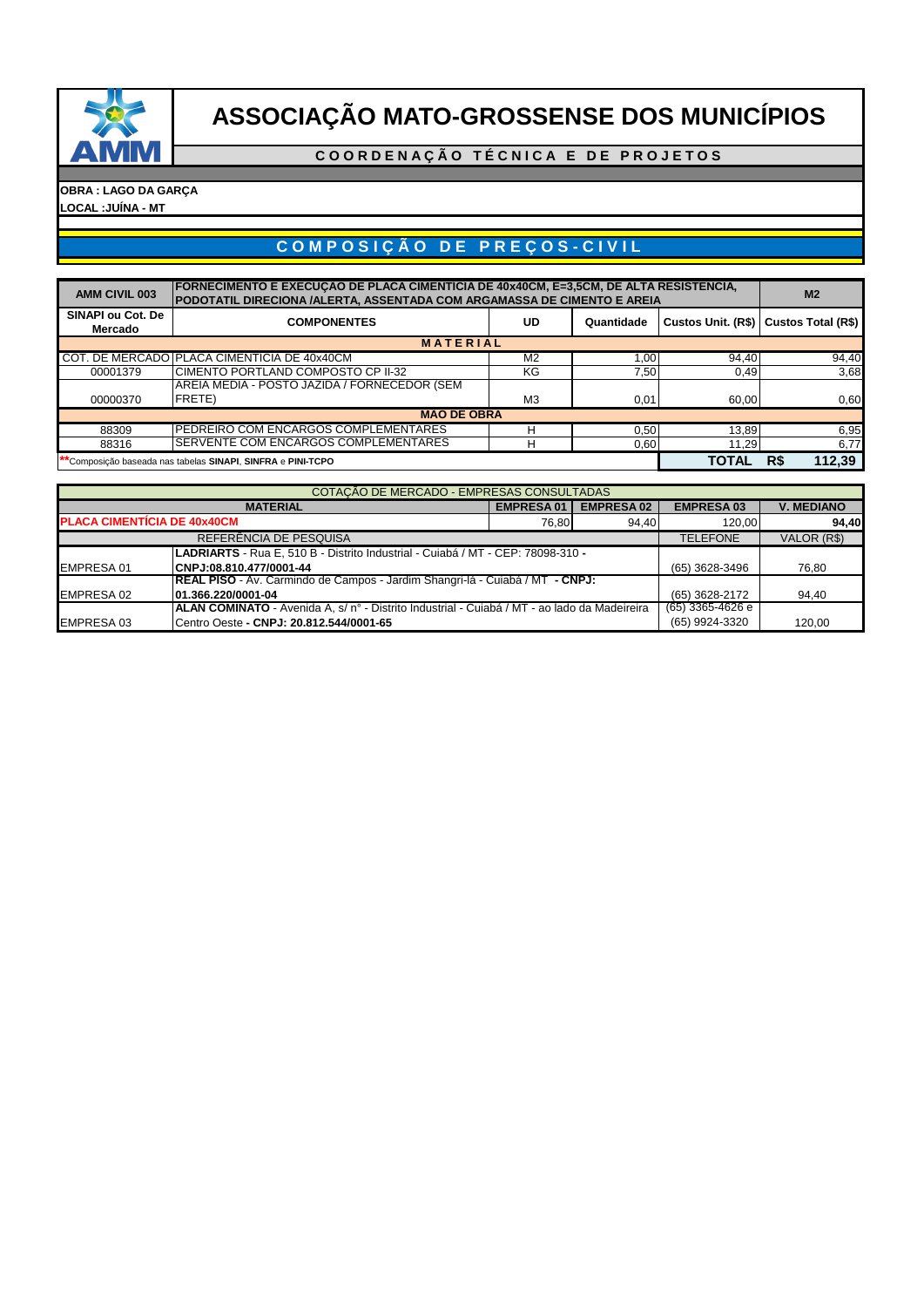

#### **C O O R D E N A Ç Ã O T É C N I C A E D E P R O J E T O S**

#### **OBRA : LAGO DA GARÇA LOCAL :JUÍNA - MT**

## **COMPOSIÇÃO DE PREÇOS-PARQUE INFANTIL E ACADEMIA 3ª IDADE**

|                 | INFORMAÇÕES REFERENTE AS EMPRESAS CONSULTADAS PARA COTAÇÃO DE COMPOSIÇÃO - ACADEMIA TERCEIRA IDADE |  |
|-----------------|----------------------------------------------------------------------------------------------------|--|
| <b>ZIOBER</b>   | <b>ZIOBER</b><br><b>MARINGÁ - PR</b><br>CNPJ: 08.374.053/0001-84<br>FONE: (44)9927-5455            |  |
| <b>PHYSICUS</b> | <b>PHYSICUS</b><br><b>AURIFLAMA - SP</b><br>CNPJ:11.538.866/0001-77<br>FONE: (17) 3482-9500        |  |
| <b>FLEX</b>     | <b>FLEX</b><br><b>CEDRAL-SP</b><br>CNPJ:13.898.616/0001-73<br>FONE: (17)3223-2766                  |  |

#### **INFORMAÇÕES REFERENTE AS EMPRESAS CONSULTADAS PARA COTAÇÃO DE COMPOSIÇÃO - PARQUE INFANTIL**

| <b>ZIOBER</b>             | <b>ZIOBER</b><br><b>MARINGÁ - PR</b><br>CNPJ: 08.374.053/0001-84<br>FONE: (44)9927-5455                        |  |
|---------------------------|----------------------------------------------------------------------------------------------------------------|--|
| <b>ACADEMIA LIVRE</b>     | <b>ACADEMIA LIVRE</b><br><b>MARECHAL CÂNDIDO RONDON - PR</b><br>CNPJ:15.359.201/0001-57<br>FONE: (45)3254-7056 |  |
| <b>SELVA EQUIPAMENTOS</b> | <b>SELVA EQUIPAMENTOS</b><br><b>SALTO - SP</b><br>CNPJ:15.370.218/0001-05<br>FONE: (11)4098-1869               |  |

| <b>AMM 001</b>            | <b>BASE PARA SUPORTE DOS EQUIPAMENTOS ACADEMIA AO AR LIVRE - TIPO 01</b> |                |            |                              | <b>UD</b>                 |
|---------------------------|--------------------------------------------------------------------------|----------------|------------|------------------------------|---------------------------|
| SINAPI ou Cot. De Mercado | <b>COMPONENTES</b>                                                       | UD             | Quantidade | <b>Custos Unit.</b><br>(R\$) | <b>Custos Total (R\$)</b> |
|                           | <b>MATERIAL</b>                                                          |                |            |                              |                           |
|                           | ESCAVACAO MANUAL DE VALA EM MATERIAL DE 1A CATEGORIA ATE 1,5M EXCLUINDO  |                |            |                              |                           |
| 73965/010                 | ESGOTAMENTO / ESCORAMENTO                                                | M <sub>3</sub> | 0,25       | 39,52                        | 9,88                      |
| 5622                      | REGULARIZACAO E COMPACTACAO MANUAL DE TERRENO COM SOQUETE                | M <sub>2</sub> | 0,25       | 3,72                         | 0,93                      |
| 6045                      | ICONCRETO FCK=15MPA. PREPARO COM BETONEIRA. SEM LANCAMENTO               | M <sub>3</sub> | 0,25       | 304.17                       | 76,04                     |
| 74157/004                 | LANCAMENTO/APLICACAO MANUAL DE CONCRETO EM FUNDACOES                     | M <sub>3</sub> | 0,25       | 74,02                        | 18.51                     |
|                           |                                                                          |                |            | <b>TOTAL</b>                 | 105,35                    |

| <b>BASE PARA SUPORTE DOS EQUIPAMENTOS ACADEMIA AO AR LIVRE - TIPO 02</b><br><b>AMM 002</b> |                                                                         |                                          |                           |              |      |  |  |
|--------------------------------------------------------------------------------------------|-------------------------------------------------------------------------|------------------------------------------|---------------------------|--------------|------|--|--|
| SINAPI ou Cot. De Mercado                                                                  | <b>COMPONENTES</b>                                                      | <b>Custos Unit.</b><br>(R <sub>5</sub> ) | <b>Custos Total (R\$)</b> |              |      |  |  |
|                                                                                            | <b>MATERIAL</b>                                                         |                                          |                           |              |      |  |  |
|                                                                                            | ESCAVACAO MANUAL DE VALA EM MATERIAL DE 1A CATEGORIA ATE 1,5M EXCLUINDO |                                          |                           |              |      |  |  |
| 73965/010                                                                                  | ESGOTAMENTO / ESCORAMENTO                                               | M <sub>3</sub>                           | 0,01                      | 39,52        | 0,32 |  |  |
| 5622                                                                                       | REGULARIZACAO E COMPACTACAO MANUAL DE TERRENO COM SOQUETE               | M <sub>2</sub>                           | 0,04                      | 3,72         | 0,15 |  |  |
| 6045                                                                                       | CONCRETO FCK=15MPA, PREPARO COM BETONEIRA, SEM LANCAMENTO               | ΜЗ                                       | 0,01                      | 304,17       | 2,43 |  |  |
| 74157/004                                                                                  | LANCAMENTO/APLICACAO MANUAL DE CONCRETO EM FUNDACOES                    | ΜЗ                                       | 0,01                      | 74,02        | 0,59 |  |  |
|                                                                                            |                                                                         |                                          |                           | <b>TOTAL</b> | 3,49 |  |  |

| <b>AMM 003</b>            | <b>BASE PARA SUPORTE DOS EQUIPAMENTOS PARQUE INFANTIL - TIPO 01</b>             |                |      |              | UD                        |
|---------------------------|---------------------------------------------------------------------------------|----------------|------|--------------|---------------------------|
| SINAPI ou Cot. De Mercado | <b>COMPONENTES</b>                                                              |                |      |              | <b>Custos Total (R\$)</b> |
|                           | <b>MATERIAL</b>                                                                 |                |      |              |                           |
|                           | <b>IESCAVACAO MANUAL DE VALA EM MATERIAL DE 1A CATEGORIA ATE 1.5M EXCLUINDO</b> |                |      |              |                           |
| 73965/010                 | ESGOTAMENTO / ESCORAMENTO                                                       | M <sub>3</sub> | 0,08 | 39,52        | 3,16                      |
| 5622                      | REGULARIZACAO E COMPACTACAO MANUAL DE TERRENO COM SOQUETE                       | M <sub>2</sub> | 0,16 | 3.72         | 0,60                      |
| 6045                      | CONCRETO FCK=15MPA, PREPARO COM BETONEIRA, SEM LANCAMENTO                       | ΜЗ             | 0,08 | 304.17       | 24,33                     |
| 74157/004                 | LANCAMENTO/APLICACAO MANUAL DE CONCRETO EM FUNDACOES                            | ΜЗ             | 0.08 | 74,02        | 5,92                      |
|                           |                                                                                 |                |      | <b>TOTAL</b> | 34,01                     |

| <b>AMM 004</b><br><b>BASE PARA SUPORTE DOS EQUIPAMENTOS PARQUE INFANTIL - TIPO 02</b> |                                                                                 |                              |                           |              |        |  |  |
|---------------------------------------------------------------------------------------|---------------------------------------------------------------------------------|------------------------------|---------------------------|--------------|--------|--|--|
| SINAPI ou Cot. De Mercado                                                             | <b>COMPONENTES</b>                                                              | <b>Custos Unit.</b><br>(R\$) | <b>Custos Total (R\$)</b> |              |        |  |  |
| <b>MATERIAL</b>                                                                       |                                                                                 |                              |                           |              |        |  |  |
|                                                                                       | <b>IESCAVACAO MANUAL DE VALA EM MATERIAL DE 1A CATEGORIA ATE 1.5M EXCLUINDO</b> |                              |                           |              |        |  |  |
| 73965/010                                                                             | ESGOTAMENTO / ESCORAMENTO                                                       | M <sub>3</sub>               | 0,49                      | 39,52        | 19,36  |  |  |
| 5622                                                                                  | REGULARIZACAO E COMPACTACAO MANUAL DE TERRENO COM SOQUETE                       | M <sub>2</sub>               | 0,49                      | 3,72         | 1,82   |  |  |
| 6045                                                                                  | CONCRETO FCK=15MPA, PREPARO COM BETONEIRA, SEM LANCAMENTO                       | M <sub>3</sub>               | 0.49                      | 304.17       | 149.04 |  |  |
| 74157/004                                                                             | LANCAMENTO/APLICACAO MANUAL DE CONCRETO EM FUNDACOES                            | M <sub>3</sub>               | 0,49                      | 74,02        | 36,27  |  |  |
|                                                                                       |                                                                                 |                              |                           | <b>TOTAL</b> | 206,50 |  |  |

| EQ. 01                    | <b>BASE DE SUPORTE E INSTALACÃO DE ALONGADOR</b>                         |        |            |                              | <b>UD</b>          |
|---------------------------|--------------------------------------------------------------------------|--------|------------|------------------------------|--------------------|
| SINAPI ou Cot. De Mercado | <b>COMPONENTES</b>                                                       | UD     | Quantidade | <b>Custos Unit.</b><br>(R\$) | Custos Total (R\$) |
|                           |                                                                          |        |            |                              |                    |
|                           | <b>SERVICO E MAO DE OBRA</b>                                             |        |            |                              |                    |
| 88316                     | SERVENTE COM ENCARGOS COMPLEMENTARES                                     | н      | 0.20       | 11.29                        | 2,26               |
| AMM01                     | <b>BASE PARA SUPORTE DOS EQUIPAMENTOS ACADEMIA AO AR LIVRE - TIPO 01</b> | UD     | 1,00       | 105,35                       | 105,35             |
|                           | <b>TOTAL</b>                                                             | 107,60 |            |                              |                    |
|                           |                                                                          |        |            |                              |                    |
| EQ. 02                    | <b>BASE DE SUPORTE E INSTALACÃO DE ROTAÇÃO DUPLA DIAGONAL DUPLO</b>      |        |            |                              | <b>UD</b>          |
| SINAPI ou Cot. De Mercado | <b>COMPONENTES</b>                                                       | UD     | Quantidade | <b>Custos Unit.</b>          |                    |
|                           |                                                                          |        |            | (R <sub>5</sub> )            | Custos Total (R\$) |
|                           | <b>SERVICO E MAO DE OBRA</b>                                             |        |            |                              |                    |
| 88316                     | <b>ISERVENTE COM ENCARGOS COMPLEMENTARES</b>                             | н      | 0.20       | 11.29                        | 2,26               |
| AMM01                     | BASE PARA SUPORTE DOS EQUIPAMENTOS ACADEMIA AO AR LIVRE - TIPO 01        | UD     | 1.00       | 105,35                       | 105,35             |
|                           |                                                                          |        |            |                              |                    |

**TOTAL 107,60**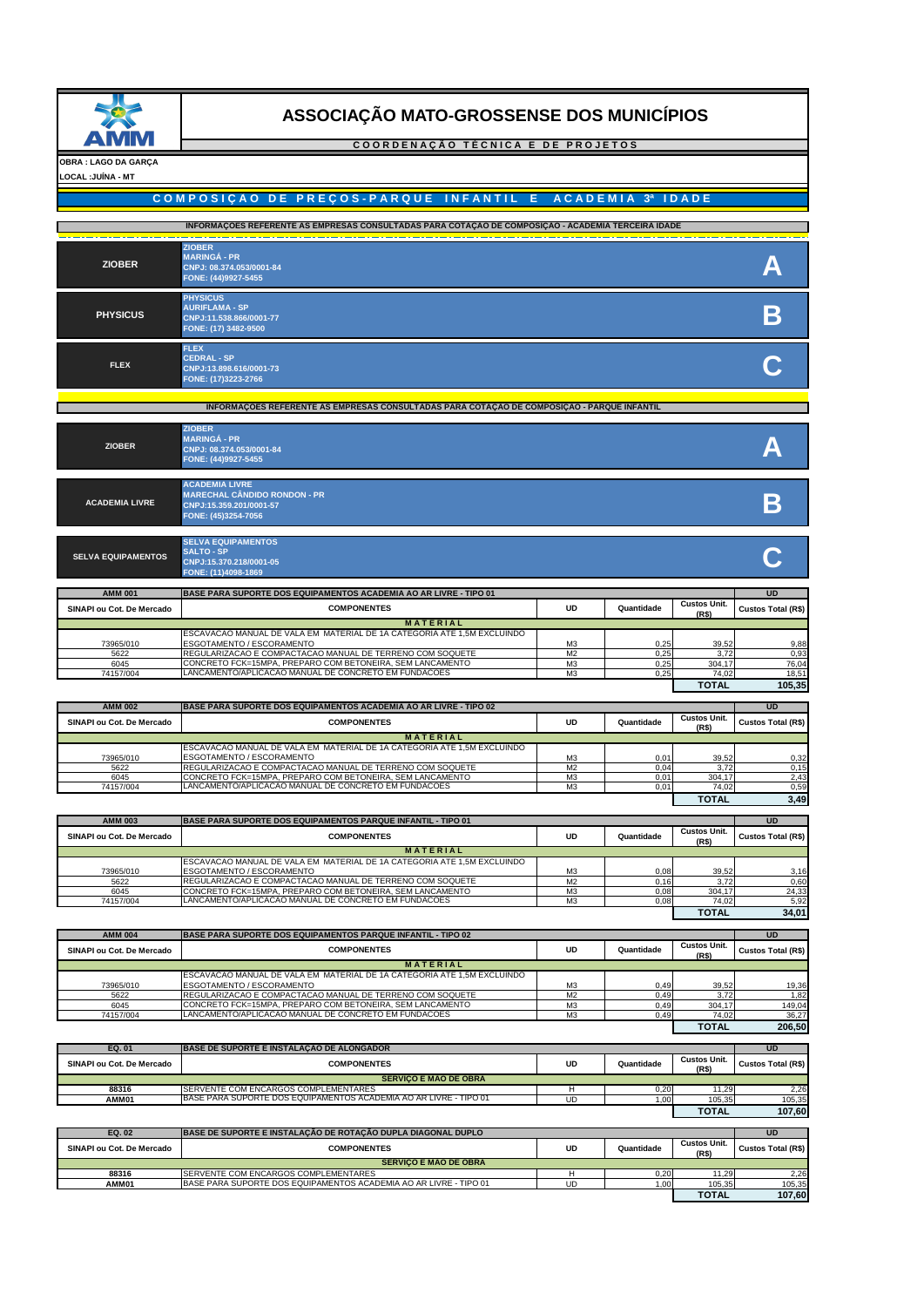

### **C O O R D E N A Ç Ã O T É C N I C A E D E P R O J E T O S**



## **COMPOSIÇÃO DE PREÇOS-PARQUE INFANTIL E ACADEMIA 3ª IDADE**

| EQ. 03                    | BASE DE SUPORTE E INSTALAÇÃO DE ROTAÇÃO VERTICAL DUPLA                                                    |                |              |                                          | <b>UD</b>                 |
|---------------------------|-----------------------------------------------------------------------------------------------------------|----------------|--------------|------------------------------------------|---------------------------|
| SINAPI ou Cot. De Mercado | <b>COMPONENTES</b>                                                                                        | <b>UD</b>      | Quantidade   | <b>Custos Unit.</b><br>(R\$)             | Custos Total (R\$)        |
|                           | <b>SERVIÇO E MAO DE OBRA</b>                                                                              |                |              |                                          |                           |
| 88316                     | SERVENTE COM ENCARGOS COMPLEMENTARES                                                                      | H              | 0,20         | 11,29                                    | 2,26                      |
| AMM01                     | BASE PARA SUPORTE DOS EQUIPAMENTOS ACADEMIA AO AR LIVRE - TIPO 01                                         | <b>UD</b>      | 1.00         | 105,35                                   | 105,35                    |
|                           |                                                                                                           |                |              | <b>TOTAL</b>                             | 107,60                    |
| EQ. 04                    | BASE DE SUPORTE E INSTALAÇÃO DE SURF DUPLO                                                                |                |              |                                          | UD                        |
| SINAPI ou Cot. De Mercado | <b>COMPONENTES</b>                                                                                        | UD             | Quantidade   | <b>Custos Unit.</b><br>(R <sub>5</sub> ) | <b>Custos Total (R\$)</b> |
|                           | <b>SERVIÇO E MAO DE OBRA</b>                                                                              |                |              |                                          |                           |
| 88316                     | SERVENTE COM ENCARGOS COMPLEMENTARES                                                                      | н              | 0,20         | 11,29                                    | 2,26                      |
| AMM01                     | BASE PARA SUPORTE DOS EQUIPAMENTOS ACADEMIA AO AR LIVRE - TIPO 01                                         | UD             | 1.00         | 105,35                                   | 105,35                    |
|                           |                                                                                                           |                |              | <b>TOTAL</b>                             | 107,60                    |
| EQ. 05                    | BASE DE SUPORTE E INSTALAÇÃO DE PRESSÃO DE PERNAS DUPLO                                                   |                |              |                                          | <b>UD</b>                 |
| SINAPI ou Cot. De Mercado | <b>COMPONENTES</b>                                                                                        | <b>UD</b>      | Quantidade   | <b>Custos Unit.</b>                      | Custos Total (R\$)        |
|                           | <b>SERVIÇO E MAO DE OBRA</b>                                                                              |                |              | (R\$)                                    |                           |
| 88316                     | SERVENTE COM ENCARGOS COMPLEMENTARES                                                                      | H              | 0.20         | 11.29                                    | 2,26                      |
| <b>AMM01</b>              | BASE PARA SUPORTE DOS EQUIPAMENTOS ACADEMIA AO AR LIVRE - TIPO 01                                         | UD             | 1,00         | 105,35                                   | 105,35                    |
|                           |                                                                                                           |                |              | <b>TOTAL</b>                             | 107,60                    |
| EQ. 06                    | <b>BASE DE SUPORTE E INSTALAÇÃO DE ESKI</b>                                                               |                |              |                                          | <b>UD</b>                 |
|                           |                                                                                                           |                |              | <b>Custos Unit.</b>                      |                           |
| SINAPI ou Cot. De Mercado | <b>COMPONENTES</b>                                                                                        | UD             | Quantidade   | (R\$)                                    | Custos Total (R\$)        |
|                           | <b>SERVIÇO E MAO DE OBRA</b>                                                                              |                |              |                                          |                           |
| 88316<br>AMM02            | SERVENTE COM ENCARGOS COMPLEMENTARES<br>BASE PARA SUPORTE DOS EQUIPAMENTOS ACADEMIA AO AR LIVRE - TIPO 02 | н<br><b>UD</b> | 0,80<br>4.00 | 11,29<br>3.49                            | 9,03<br>13.96             |
|                           |                                                                                                           |                |              | <b>TOTAL</b>                             | 22,99                     |
|                           |                                                                                                           |                |              |                                          |                           |
|                           |                                                                                                           |                |              |                                          |                           |
| EQ. 07                    | BASE DE SUPORTE E INSTALAÇÃO DE SIMULADOR DE CAVALGADA                                                    |                |              |                                          | <b>UD</b>                 |
| SINAPI ou Cot. De Mercado | <b>COMPONENTES</b>                                                                                        | <b>UD</b>      | Quantidade   | <b>Custos Unit.</b>                      | Custos Total (R\$)        |
|                           | <b>SERVIÇO E MAO DE OBRA</b>                                                                              |                |              | (R <sub>5</sub> )                        |                           |
| 88316                     | SERVENTE COM ENCARGOS COMPLEMENTARES                                                                      | Ή              | 0,80         | 11,29                                    | 9,03                      |
| AMM02                     | BASE PARA SUPORTE DOS EQUIPAMENTOS ACADEMIA AO AR LIVRE - TIPO 02                                         | <b>UD</b>      | 4,00         | 3,49                                     | 13,96                     |
|                           |                                                                                                           |                |              | <b>TOTAL</b>                             | 22,99                     |
| EQ. 08                    | BASE DE SUPORTE E INSTALAÇÃO DE REMADA SENTADA                                                            |                |              |                                          | <b>UD</b>                 |
|                           |                                                                                                           |                |              | <b>Custos Unit.</b>                      |                           |
| SINAPI ou Cot. De Mercado | <b>COMPONENTES</b>                                                                                        | <b>UD</b>      | Quantidade   | (R <sub>5</sub> )                        | Custos Total (R\$)        |
|                           | <b>SERVIÇO E MAO DE OBRA</b>                                                                              |                |              |                                          |                           |
| 88316<br>AMM02            | SERVENTE COM ENCARGOS COMPLEMENTARES<br>BASE PARA SUPORTE DOS EQUIPAMENTOS ACADEMIA AO AR LIVRE - TIPO 02 | н<br>UD        | 0,80<br>4.00 | 11,29<br>3.49                            | 9,03<br>13.96             |
|                           |                                                                                                           |                |              | <b>TOTAL</b>                             | 22,99                     |
|                           |                                                                                                           |                |              |                                          |                           |
| EQ. 09                    | BASE DE SUPORTE E INSTALAÇÃO DE SIMULADOR DE CAMINHADA                                                    |                |              |                                          | <b>UD</b>                 |
| SINAPI ou Cot. De Mercado | <b>COMPONENTES</b>                                                                                        | UD             | Quantidade   | <b>Custos Unit.</b><br>(R\$)             | Custos Total (R\$)        |
|                           | <b>SERVIÇO E MAO DE OBRA</b>                                                                              |                |              |                                          |                           |
| 88316<br>AMM02            | SERVENTE COM ENCARGOS COMPLEMENTARES<br>BASE PARA SUPORTE DOS EQUIPAMENTOS ACADEMIA AO AR LIVRE - TIPO 02 | H<br>UD        | 1.20         | 11.29                                    | 13.55                     |
|                           |                                                                                                           |                | 6,00         | 3,49<br><b>TOTAL</b>                     | 20,94<br>34,48            |
|                           |                                                                                                           |                |              |                                          |                           |
| EQ. 10                    | BASE DE SUPORTE E INSTALAÇÃO DE MULTI-EXERCITADOR                                                         |                |              |                                          | <b>UD</b>                 |
| SINAPI ou Cot. De Mercado | <b>COMPONENTES</b>                                                                                        | <b>UD</b>      | Quantidade   | <b>Custos Unit.</b><br>(R\$)             | <b>Custos Total (R\$)</b> |
|                           | <b>SERVIÇO E MAO DE OBRA</b>                                                                              |                |              |                                          |                           |
| 88316                     | SERVENTE COM ENCARGOS COMPLEMENTARES                                                                      | н              | 1,20         | 11,29                                    | 13,55                     |
| AMM02                     | BASE PARA SUPORTE DOS EQUIPAMENTOS ACADEMIA AO AR LIVRE - TIPO 02                                         | <b>UD</b>      | 6,00         | 3.49<br><b>TOTAL</b>                     | 20,94<br>34,48            |

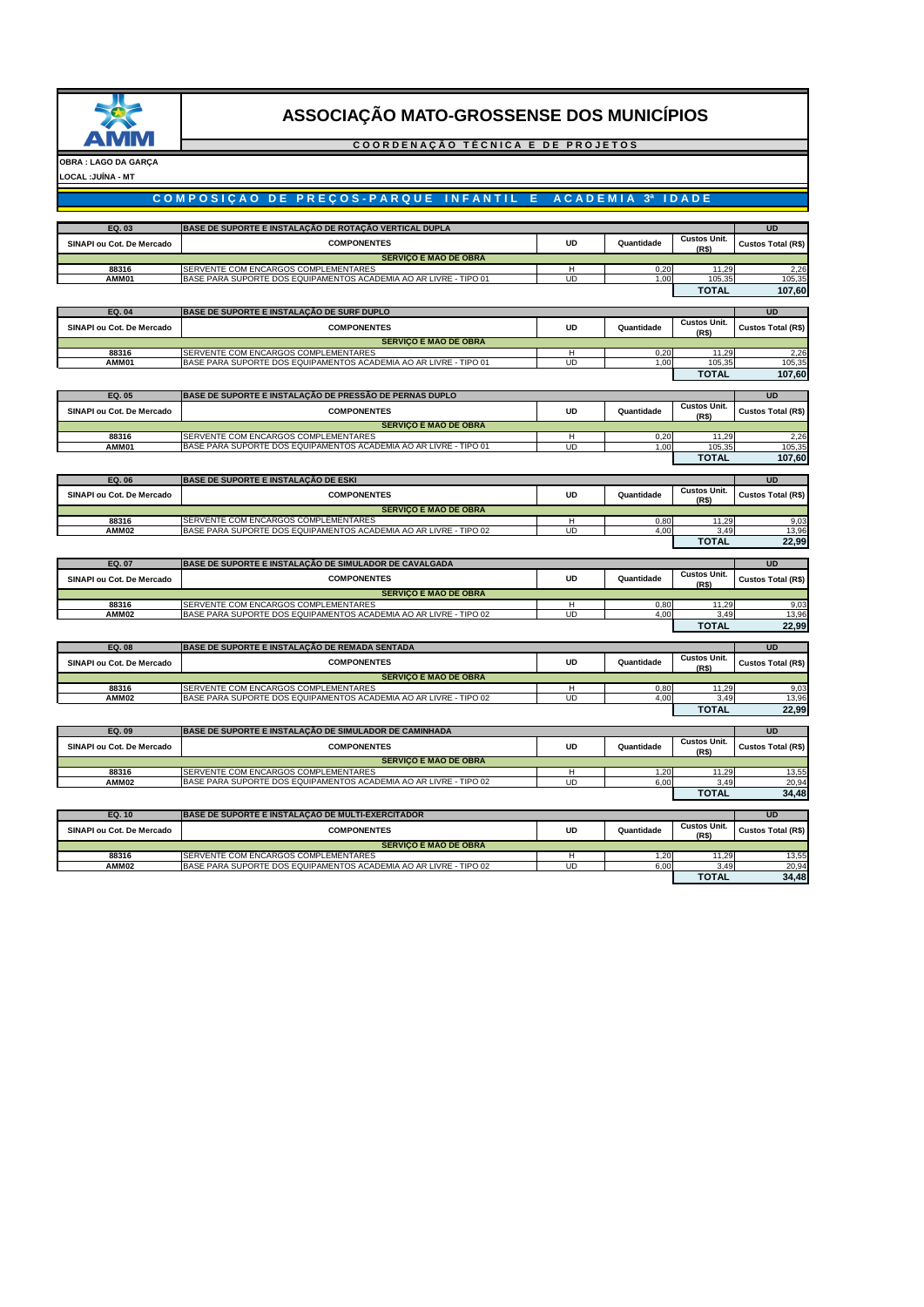

#### **C O O R D E N A Ç Ã O T É C N I C A E D E P R O J E T O S**

**OBRA : LAGO DA GARÇA LOCAL :JUÍNA - MT**

## **COMPOSIÇÃO DE PREÇOS-PARQUE INFANTIL E ACADEMIA 3ª IDADE**

| EQ. INFANTIL 01                    | BASE DE SUPORTE E INSTALAÇÃO DE CARROSEL                                                                     |           |              |                              | <b>UD</b>          |
|------------------------------------|--------------------------------------------------------------------------------------------------------------|-----------|--------------|------------------------------|--------------------|
| SINAPI ou Cot. De Mercado          | <b>COMPONENTES</b>                                                                                           | <b>UD</b> | Quantidade   | <b>Custos Unit.</b>          | Custos Total (R\$) |
|                                    | <b>SERVIÇO E MAO DE OBRA</b>                                                                                 |           |              | (R\$)                        |                    |
| 88316                              | SERVENTE COM ENCARGOS COMPLEMENTARES                                                                         | н         | 0,20         | 11,29                        | 2,26               |
| AMM04                              | BASE PARA SUPORTE DOS EQUIPAMENTOS PARQUE INFANTIL - TIPO 02                                                 | UD        | 1.00         | 206,50                       | 206,50             |
|                                    |                                                                                                              |           |              | <b>TOTAL</b>                 | 208,75             |
|                                    |                                                                                                              |           |              |                              |                    |
| EQ. INFANTIL 02                    | BASE DE SUPORTE E INSTALAÇÃO DE ESCORREGADOR                                                                 |           |              |                              | <b>UD</b>          |
| SINAPI ou Cot. De Mercado          | <b>COMPONENTES</b>                                                                                           | <b>UD</b> | Quantidade   | <b>Custos Unit.</b><br>(R\$) | Custos Total (R\$) |
|                                    | <b>SERVIÇO E MAO DE OBRA</b>                                                                                 |           |              |                              |                    |
| 88316                              | SERVENTE COM ENCARGOS COMPLEMENTARES                                                                         | н         | 1,00         | 11,29                        | 11,29              |
| <b>AMM04</b>                       | BASE PARA SUPORTE DOS EQUIPAMENTOS PARQUE INFANTIL - TIPO 02                                                 | UD        | 5,00         | 206,50                       | 1.032.50           |
|                                    |                                                                                                              |           |              | <b>TOTAL</b>                 | 1.043,79           |
|                                    |                                                                                                              |           |              |                              |                    |
| EQ. INFANTIL 03                    | BASE DE SUPORTE E INSTALAÇÃO DE GANGORRA EM PÉ                                                               |           |              | <b>Custos Unit.</b>          | <b>UD</b>          |
| SINAPI ou Cot. De Mercado          | <b>COMPONENTES</b>                                                                                           | <b>UD</b> | Quantidade   | (R\$)                        | Custos Total (R\$) |
|                                    | <b>SERVIÇO E MAO DE OBRA</b>                                                                                 |           |              |                              |                    |
| 88316                              | SERVENTE COM ENCARGOS COMPLEMENTARES                                                                         | н         | 0,20         | 11,29                        | 2,26               |
| <b>AMM04</b>                       | BASE PARA SUPORTE DOS EQUIPAMENTOS PARQUE INFANTIL - TIPO 02                                                 | UD        | 1,00         | 206,50                       | 206,50             |
|                                    |                                                                                                              |           |              | <b>TOTAL</b>                 | 208,75             |
| EQ. INFANTIL 04                    | BASE DE SUPORTE E INSTALAÇÃO DE GANGORRA FORÇADA 3 PRANCHA                                                   |           |              |                              | <b>UD</b>          |
| SINAPI ou Cot. De Mercado          | <b>COMPONENTES</b>                                                                                           | <b>UD</b> | Quantidade   | <b>Custos Unit.</b>          | Custos Total (R\$) |
|                                    |                                                                                                              |           |              | (R\$)                        |                    |
| 88316                              | <b>SERVIÇO E MAO DE OBRA</b><br>SERVENTE COM ENCARGOS COMPLEMENTARES                                         | н         | 0,80         | 11,29                        | 9,03               |
| AMM04                              | BASE PARA SUPORTE DOS EQUIPAMENTOS PARQUE INFANTIL - TIPO 02                                                 | UD        | 4.00         | 206,50                       | 826,00             |
|                                    |                                                                                                              |           |              | <b>TOTAL</b>                 | 835,03             |
|                                    |                                                                                                              |           |              |                              |                    |
| EQ. INFANTIL 05                    | BASE DE SUPORTE E INSTALAÇÃO DE ESCALADA                                                                     |           |              |                              | <b>UD</b>          |
| SINAPI ou Cot. De Mercado          | <b>COMPONENTES</b>                                                                                           | <b>UD</b> | Quantidade   | <b>Custos Unit.</b><br>(R\$) | Custos Total (R\$) |
|                                    | <b>SERVIÇO E MAO DE OBRA</b>                                                                                 |           |              |                              |                    |
| 88316                              | SERVENTE COM ENCARGOS COMPLEMENTARES                                                                         | н         | 0,20         | 11,29                        | 2,26               |
| AMM04                              | BASE PARA SUPORTE DOS EQUIPAMENTOS PARQUE INFANTIL - TIPO 02                                                 | UD        | 1.00         | 206,50                       | 206,50             |
|                                    |                                                                                                              |           |              | <b>TOTAL</b>                 | 208,75             |
| EQ. INFANTIL 06                    | BASE DE SUPORTE E INSTALAÇÃO DE MULTI INFANTIL COM 5 BRINQUEDOS CONJUGADO                                    |           |              |                              | <b>UD</b>          |
|                                    |                                                                                                              |           |              | <b>Custos Unit.</b>          |                    |
| SINAPI ou Cot. De Mercado          | <b>COMPONENTES</b>                                                                                           | <b>UD</b> | Quantidade   | (R\$)                        | Custos Total (R\$) |
|                                    | <b>SERVIÇO E MAO DE OBRA</b>                                                                                 |           |              |                              |                    |
| 88316<br>AMM03                     | SERVENTE COM ENCARGOS COMPLEMENTARES<br>BASE PARA SUPORTE DOS EQUIPAMENTOS PARQUE INFANTIL - TIPO 01         | н<br>UD   | 0,80<br>8.00 | 11,29<br>34.01               | 9,03<br>272,08     |
|                                    |                                                                                                              |           |              | <b>TOTAL</b>                 | 281,11             |
|                                    |                                                                                                              |           |              |                              |                    |
| <b>AMM ACADEMIA 01</b>             | ACADEMIA AO AR LIVRE - BASE DE SUPORTE E INSTALAÇÃO DE EQUIPAMENTO                                           |           |              |                              | <b>UD</b>          |
| SINAPI ou Cot. De Mercado          | <b>COMPONENTES</b>                                                                                           | <b>UD</b> | Quantidade   | <b>Custos Unit.</b>          | Custos Total (R\$) |
|                                    | <b>MATERIAL</b>                                                                                              |           |              | (R\$)                        |                    |
| EQ. 01                             | BASE DE SUPORTE E INSTALAÇÃO DE ALONGADOR                                                                    | UD        | 1,00         | 107,60                       | 107,60             |
| EQ. 02                             | BASE DE SUPORTE E INSTALAÇÃO DE ROTAÇÃO DUPLA DIAGONAL DUPLO                                                 | UD        | 1,00         | 107,60                       | 107,60             |
| EQ. 03                             | BASE DE SUPORTE E INSTALAÇÃO DE ROTAÇÃO VERTICAL DUPLA                                                       | UD        | 1.00         | 107,60                       | 107,60             |
| EQ. 04<br>EQ. 05                   | BASE DE SUPORTE E INSTALAÇÃO DE SURF DUPLO<br>BASE DE SUPORTE E INSTALAÇÃO DE PRESSÃO DE PERNAS DUPLO        | UD<br>UD  | 1,00<br>1,00 | 107,60<br>107,60             | 107,60<br>107,60   |
| EQ. 06                             | BASE DE SUPORTE E INSTALAÇÃO DE ESKI                                                                         | UD        | 1,00         | 22,99                        | 22,99              |
| EQ. 07                             | BASE DE SUPORTE E INSTALAÇÃO DE SIMULADOR DE CAVALGADA                                                       | UD        | 1,00         | 22,99                        | 22,99              |
| EQ. 08<br>EQ. 09                   | BASE DE SUPORTE E INSTALAÇÃO DE REMADA SENTADA                                                               | UD<br>UD  | 1,00         | 22.99                        | 22.99<br>34,48     |
| EQ. 10                             | BASE DE SUPORTE E INSTALAÇÃO DE SIMULADOR DE CAMINHADA<br>BASE DE SUPORTE E INSTALAÇÃO DE MULTI-EXERCITADOR  | UD        | 1,00<br>1,00 | 34,48<br>34,48               | 34,48              |
|                                    |                                                                                                              |           |              | <b>TOTAL</b>                 | 675,93             |
|                                    |                                                                                                              |           |              |                              |                    |
| AMM INFANTIL 01                    | PARQUE INFANTIL - BASE DE SUPORTE E INSTALAÇÃO DE EQUIPAMENTO                                                |           |              |                              | <b>UD</b>          |
| SINAPI ou Cot. De Mercado          | <b>COMPONENTES</b>                                                                                           | <b>UD</b> | Quantidade   | <b>Custos Unit.</b>          | Custos Total (R\$) |
|                                    | <b>MATERIAL</b>                                                                                              |           |              | (R\$)                        |                    |
| EQ. INFANTIL 01                    | BASE DE SUPORTE E INSTALAÇÃO DE CARROSEL                                                                     | <b>UD</b> | 1,00         | 208.75                       | 208.75             |
| EQ. INFANTIL 02                    | BASE DE SUPORTE E INSTALAÇÃO DE ESCORREGADOR                                                                 | UD        | 1,00         | 1.043,79                     | 1043,79            |
| EQ. INFANTIL 03                    | BASE DE SUPORTE E INSTALAÇÃO DE GANGORRA EM PÉ<br>BASE DE SUPORTE E INSTALAÇÃO DE GANGORRA FORÇADA 3 PRANCHA | UD        | 1,00         | 208,75                       | 208,75             |
| EQ. INFANTIL 04<br>EQ. INFANTIL 05 | BASE DE SUPORTE E INSTALAÇÃO DE ESCALADA                                                                     | UD<br>UD  | 1,00<br>1,00 | 835,03<br>208,75             | 835,03<br>208,75   |
| EQ. INFANTIL 06                    | BASE DE SUPORTE E INSTALAÇÃO DE MULTI INFANTIL COM 5 BRINQUEDOS CONJUGADO                                    | <b>UD</b> | 1,00         | 281,11                       | 281,11             |
|                                    |                                                                                                              |           |              | <b>TOTAL</b>                 | 2.786,18           |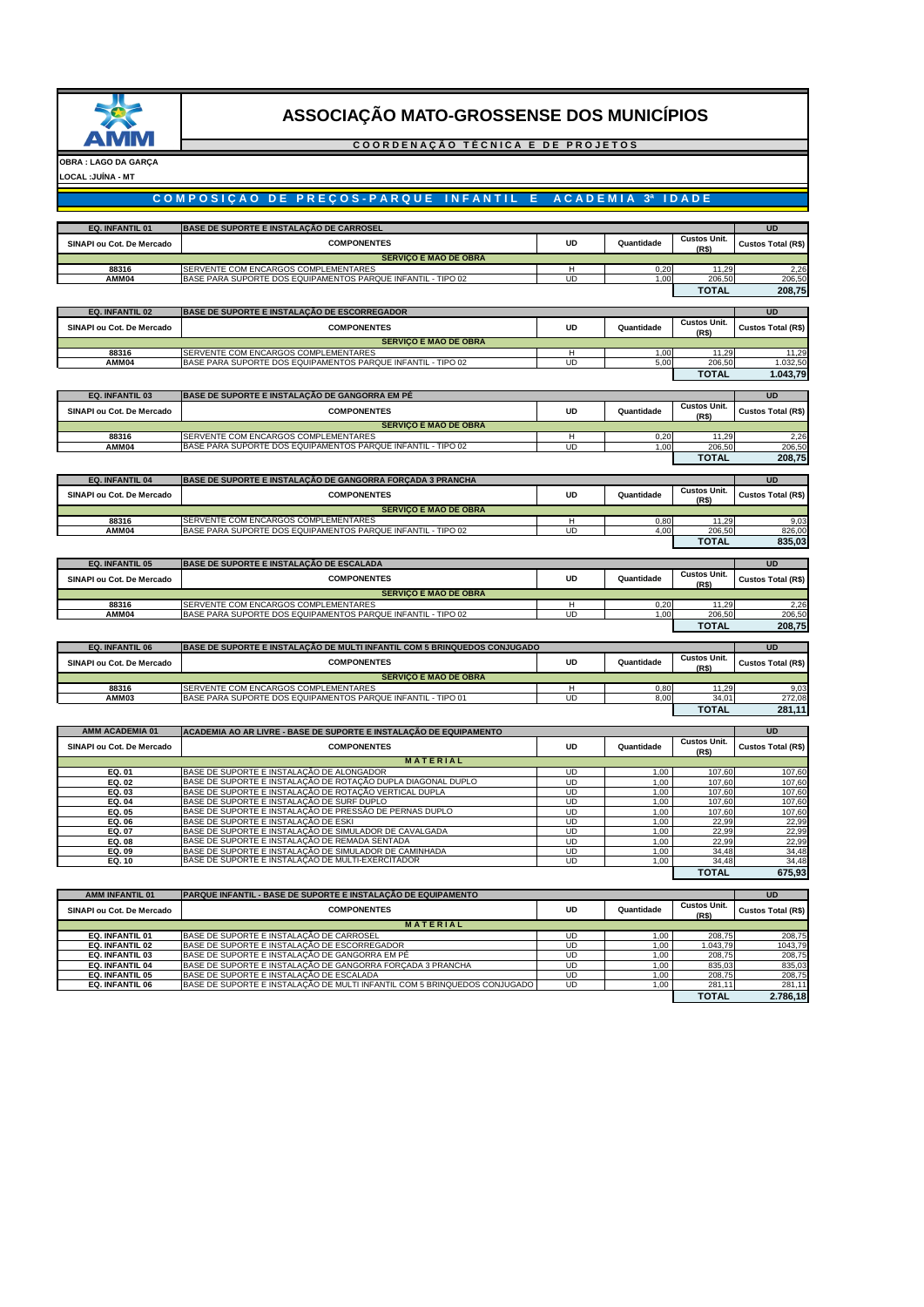

**C O O R D E N A Ç Ã O T É C N I C A E D E P R O J E T O S**

**OBRA : LAGO DA GARÇA LOCAL :JUÍNA - MT**

# **C O M P O S I Ç Ã O D E P R E Ç O S - E L É T R I C O**

| AMM ELE 001                         | FORNECIMENTO E INSTALAÇÃO DE PADRÃO DE ENEGIA TRIFÁSICO CATEGORIA "T1" EM POSTE DE          |                  |                   |                            |                    |  |  |  |
|-------------------------------------|---------------------------------------------------------------------------------------------|------------------|-------------------|----------------------------|--------------------|--|--|--|
|                                     | <b>FERRO H=7M</b>                                                                           |                  |                   |                            | <b>UN</b>          |  |  |  |
| SINAPI/SINFRA ou<br>Cot. De Mercado | <b>COMPONENTES</b>                                                                          | <b>UD</b>        | Quantidade        | Custos Unit. (R\$)         | Custos Total (R\$) |  |  |  |
|                                     | <b>MATERIAL</b>                                                                             |                  |                   |                            |                    |  |  |  |
| 11275 - SINAPI                      | ALCA PRE-FORMADA DE SERVICO P/ CONDUTORES DE                                                | м                | $\mathbf{1}$      | 1,41                       |                    |  |  |  |
|                                     | ALUMINIO # 4; 6/1 CAA"                                                                      |                  |                   |                            | 1,41               |  |  |  |
|                                     | ARMACAO VERTICAL C/ HASTE E CONTRA-PINO EM                                                  |                  |                   |                            |                    |  |  |  |
| 1096 - SINAPI                       | CHAPA DE FERRO GALV 3/16" C/ 4 ESTRIBOS E 4<br><b>ISOLADORES"</b>                           | UNID.            | 1                 | 54,68                      | 54,68              |  |  |  |
|                                     | CAIXA DE PROTECAO P/ MEDIDOR TRIFASICO E                                                    |                  |                   |                            |                    |  |  |  |
| 1061 - SINAPI                       | DISJUNTOR EM CHAPA DE ALUMINIO 3MM                                                          | UNID.            | $\mathbf{1}$      | 179,17                     | 179,17             |  |  |  |
|                                     | ISOLADOR DE PORCELANA, TIPO ROLDANA,                                                        |                  |                   |                            |                    |  |  |  |
| 3398 - SINAPI                       | DIMENSOES DE *72* X *72* MM, PARA USO EM<br><b>BAIXA TENSAO</b>                             | UNID.            | 8                 | 3,59                       | 28,72              |  |  |  |
|                                     | POSTE CÔNICO CONTINUO DE FERRO GALVANIZADO,                                                 |                  |                   |                            |                    |  |  |  |
| 5052 - SINAPI                       | CURVO, FLANGEADO, SIMPLES, COM                                                              |                  | 1                 | 446,77                     |                    |  |  |  |
|                                     | $BASE, H = 7 M$                                                                             | UNID.            |                   |                            | 446,77             |  |  |  |
| 2681 - SINAPI                       | ELETRODUTO DE PVC ROSCÁVEL DE 2" (50 MM), SEM                                               |                  | 3                 | 8,95                       |                    |  |  |  |
| 1889 - SINAPI                       | LUVA<br>CURVA PVC 135G 2" P/ ELETRODUTO ROSCAVEL                                            | м<br>UNID.       | 1                 | 14,00                      | 26,85<br>14,00     |  |  |  |
| <b>1894 - SINAPI</b>                | LUVA PVC ROSCAVEL P/ ELETRODUTO 2"                                                          | UNID.            | $\overline{2}$    | 6,45                       | 12,90              |  |  |  |
|                                     | BUCHA E ARRUELA ALUMINIO FUNDIDO P/                                                         |                  |                   |                            |                    |  |  |  |
| 843 - SINAPI                        | ELETRODUTO 50MM (2")                                                                        | <b>CJ</b>        | $\overline{2}$    | 2,37                       | 4,74               |  |  |  |
|                                     | CABO DE COBRE ISOLAMENTO ANTI-CHAMA 0,6/1KV                                                 |                  |                   |                            |                    |  |  |  |
| 995 - SINAPI                        | 16MM2 (1 CONDUTOR) TP SINTENAX PIRELLI OU EQUIV                                             | м                | 20                | 7,60                       |                    |  |  |  |
| 857 - SINAPI                        | CABO DE COBRE NU 16MM2 MEIO-DURO                                                            | М                | 10                | 6,12                       | 152,00<br>61,20    |  |  |  |
|                                     | HASTE DE TERRA EM ACO REVESTIDO DE COBRE DN                                                 |                  |                   |                            |                    |  |  |  |
| 21145 - SINAPI                      | 3/8" X 3000MM                                                                               | UNID.            | 3                 | 22,15                      | 66,45              |  |  |  |
| 425 - SINAPI                        | GRAMPO P/ HASTE DE ATERRAMENTO DE 5/8", CABO 6                                              | UNID.            | 3                 | 2,63                       |                    |  |  |  |
|                                     | A 50MM2<br>FITA METALICA PERFURADA, L = *18* MM, ROLO DE 30                                 |                  |                   |                            | 7,89               |  |  |  |
| 14153 - SINAPI                      | M, CARGA RECOMENDADA = *30* KGF                                                             | UNID.            | $\mathbf{1}$      | 63,38                      | 63,38              |  |  |  |
| 2373 - SINAPI                       | DISJUNTOR TIPO NEMA, TRIPOLAR 60 ATE 100A                                                   | <b>UNID</b>      | $\mathbf{1}$      | 73,30                      | 73,30              |  |  |  |
| 343 - SINAPI                        | ARAME GALVANIZADO 14 BWG - 2,10MM - 27,20 G/M                                               | М                | 12                | 0,27                       | 3,24               |  |  |  |
| 2674 - SINAPI                       | ELETRODUTO DE PVC ROSCÁVEL DE 3/4" (19 MM), SEM                                             | М                | 1,5               | 2,48                       |                    |  |  |  |
|                                     | LUVA                                                                                        |                  |                   |                            | 3,72               |  |  |  |
| 851 - SINAPI                        | BUCHA E ARRUELA ALUMINIO FUNDIDO P/<br>ELETRODUTO 20MM (3/4")                               | UNID.            | $\mathbf{1}$      | 0,72                       | 0,72               |  |  |  |
|                                     | PARAFUSO M16 (ROSCA MAQUINA D=16MM) X 125MM                                                 |                  |                   |                            |                    |  |  |  |
| 430 - SINAPI                        | CAB QUADRADA - ZINCAGEM A FOGO                                                              | UNID.            | $\overline{4}$    | 2,88                       | 11,52              |  |  |  |
|                                     | <b>MÃO DE OBRA</b>                                                                          |                  |                   |                            |                    |  |  |  |
| 88264 - SINAPI                      | ELETRICISTA COM ENCARGOS COMPLEMENTARES                                                     | Η                | 14,80             | 14,25                      | 210,90             |  |  |  |
| 88247 - SINAPI                      | AUXILIAR DE ELETRICISTA COM ENCARGOS<br><b>COMPLEMENTARES</b>                               | н                | 14,80             | 11,29                      | 167,09             |  |  |  |
|                                     | *Composição do valor da mão de obra baseado na associação de dois itens do boletm analítico |                  |                   |                            |                    |  |  |  |
|                                     | SINFRA(02/14) - "CP0003" E "CP0009"                                                         |                  |                   | TOTAL R\$                  | 1.590,65           |  |  |  |
|                                     |                                                                                             |                  |                   |                            |                    |  |  |  |
| AMM ELE 02                          | FORNECIMENTO E INSTALAÇÃO DE LÃMPADA DE VAPOR METÁLICO DE 250W, COM REATOR                  |                  |                   |                            | <b>UN</b>          |  |  |  |
| <b>SINAPI/SINFRA ou</b>             | <b>COMPONENTES</b>                                                                          | UD               | Quantidade        | Custos Unit. (R\$)         | Custos Total (R\$) |  |  |  |
| Cot. De Mercado                     |                                                                                             |                  |                   |                            |                    |  |  |  |
|                                     | <b>MATERIAL</b><br>LĂMPADA DE VAPOR METALICO DE 250W, COM                                   |                  |                   |                            |                    |  |  |  |
| COT. DE MERCADO                     | REATOR                                                                                      | UN               | 1,00              | 153,99                     | 153,99             |  |  |  |
|                                     | <b>MÃO DE OBRA</b>                                                                          |                  |                   |                            |                    |  |  |  |
| 88264 - SINAPI                      | ELETRICISTA COM ENCARGOS COMPLEMENTARES                                                     | H                | 0,80              | 14,25                      | 11,40              |  |  |  |
| 88247 - SINAPI                      | AUXILIAR DE ELETRICISTA COM ENCARGOS<br><b>COMPLEMENTARES</b>                               |                  | 0,60              |                            |                    |  |  |  |
|                                     |                                                                                             | н                |                   | 11,29                      | 6,77               |  |  |  |
|                                     | **Composição da quantidade da mão de obra baseada na associação de dois itens do Boletim    |                  |                   | TOTAL R\$                  | 172,16             |  |  |  |
|                                     | analítico da SINAPI(02/15) - "72282" E "73831/8"                                            |                  |                   |                            |                    |  |  |  |
|                                     | COTAÇÃO DE MERCADO - EMPRESAS CONSULTADAS<br><b>MATERIAL</b>                                | <b>EMPRESA01</b> | <b>EMPRESA 02</b> |                            | <b>V. MEDIANO</b>  |  |  |  |
|                                     | LÂMPADA DE VAPOR METÁLICO DE 250W, COM REATOR                                               | 135,00           | 153,99            | <b>EMPRESA03</b><br>170,00 | 153,99             |  |  |  |
| REFERÊNCIA DE PESQUISA              |                                                                                             |                  |                   | <b>TELEFONE</b>            | VALOR (R\$)        |  |  |  |
|                                     |                                                                                             |                  |                   |                            |                    |  |  |  |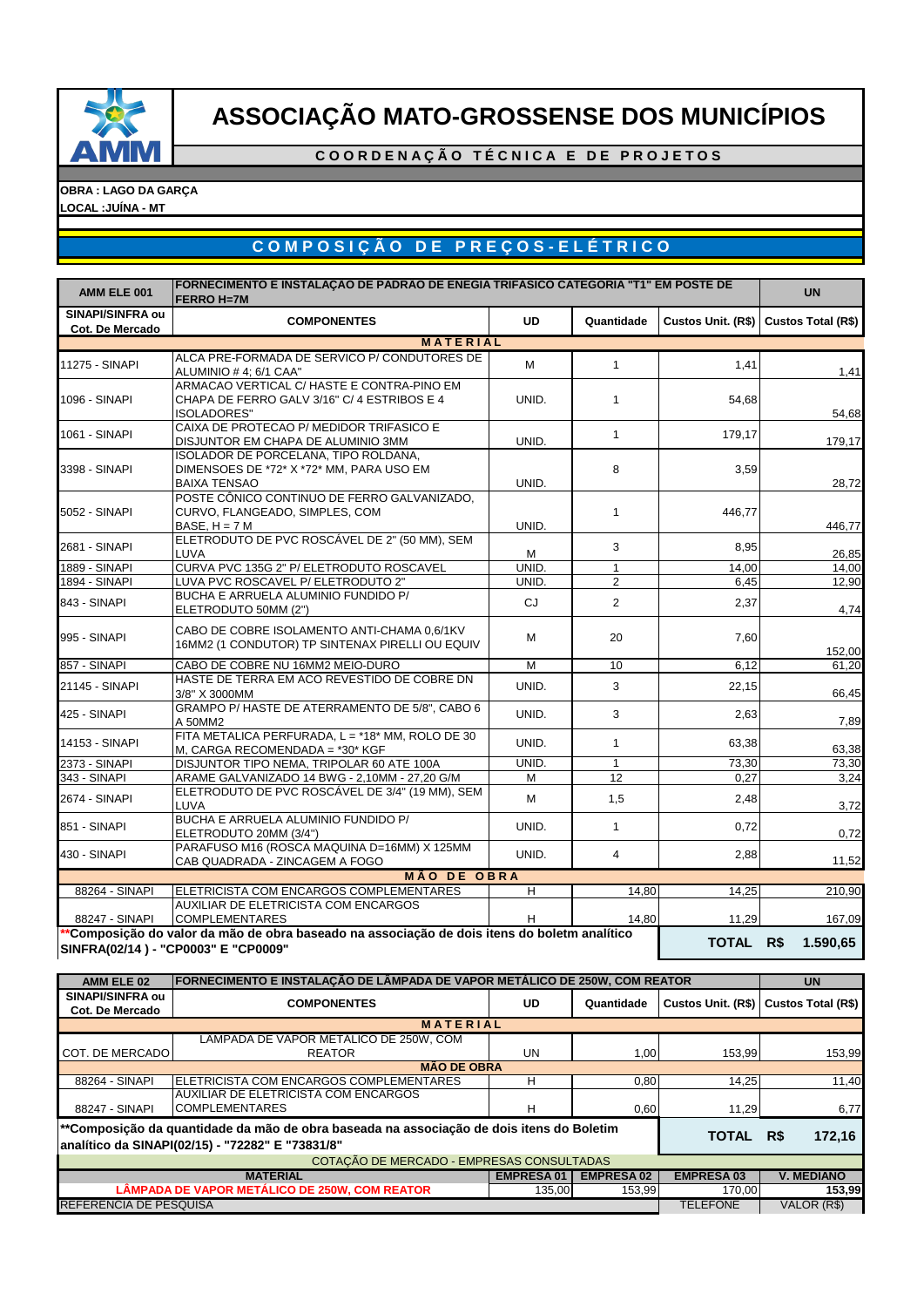

**C O O R D E N A Ç Ã O T É C N I C A E D E P R O J E T O S**

**OBRA : LAGO DA GARÇA LOCAL :JUÍNA - MT**

# **C O M P O S I Ç Ã O D E P R E Ç O S - E L É T R I C O**

| EMPRESA 01              | ELETRICA PARANA - CNPJ:02.506.148/0001-28                                                |                  | (65) 3388-0800    | 135,00            |                                       |
|-------------------------|------------------------------------------------------------------------------------------|------------------|-------------------|-------------------|---------------------------------------|
| EMPRESA 02              | MULTIPADRÃO - CNPJ:04.220.944/0001-25                                                    |                  |                   | (65) 2123-2600    | 153,99                                |
| EMPRESA 03              | LUZ & CIA - CNPJ: 26.579.029/0001-63                                                     |                  |                   | (65) 3624-1777    | 170,00                                |
| AMM ELE 03              | FORNECIMENTO E INSTALAÇÃO DE LÂMPADA DE VAPOR METÁLICO DE 150W, COM REATOR               |                  |                   |                   | <b>UN</b>                             |
| <b>SINAPI/SINFRA ou</b> | <b>COMPONENTES</b>                                                                       | <b>UD</b>        | Quantidade        |                   |                                       |
| Cot. De Mercado         |                                                                                          |                  |                   |                   | Custos Unit. (R\$) Custos Total (R\$) |
|                         | <b>MATERIAL</b>                                                                          |                  |                   |                   |                                       |
|                         | LÂMPADA DE VAPOR METÁLICO DE 150W, COM                                                   |                  |                   |                   |                                       |
| COT. DE MERCADO         | <b>REATOR</b>                                                                            | <b>UN</b>        | 1,00              | 129.60            | 129,60                                |
|                         | <b>MÃO DE OBRA</b>                                                                       |                  |                   |                   |                                       |
| 88264 - SINAPI          | ELETRICISTA COM ENCARGOS COMPLEMENTARES                                                  | н                | 0,80              | 14,25             | 11,40                                 |
|                         | AUXILIAR DE ELETRICISTA COM ENCARGOS                                                     |                  |                   |                   |                                       |
| 88247 - SINAPI          | <b>COMPLEMENTARES</b>                                                                    | н                | 0,60              | 11,29             | 6,77                                  |
|                         | **Composição da quantidade do mão de obra baseada na associação de dois itens do Boletim |                  |                   |                   |                                       |
|                         | analítico da SINAPI(02/15) - "72282" E "73831/7"                                         |                  |                   | <b>TOTAL</b>      | 147,77<br>R\$                         |
|                         | COTAÇÃO DE MERCADO - EMPRESAS CONSULTADAS                                                |                  |                   |                   |                                       |
|                         | <b>MATERIAL</b>                                                                          | <b>EMPRESA01</b> | <b>EMPRESA 02</b> | <b>EMPRESA 03</b> | <b>V. MEDIANO</b>                     |
|                         | LÂMPADA DE VAPOR METÁLICO DE 150W, 127V, ROSCA E-27, COM REATOR                          |                  |                   |                   |                                       |
|                         |                                                                                          | 122,90           | 129,60            | 145,00            | 129,60                                |
| REFERÊNCIA DE PESQUISA  |                                                                                          | <b>TELEFONE</b>  | VALOR (R\$)       |                   |                                       |
| EMPRESA 01              | ELETRICA PARANA - CNPJ:02.506.148/0001-28                                                |                  |                   | (65) 3388-0800    | 122,90                                |
| EMPRESA 02              | MULTIPADRÃO - CNPJ:04.220.944/0001-25                                                    |                  |                   | (65) 2123-2600    | 129,60                                |
| EMPRESA 03              | LUZ & CIA - CNPJ: 26.579.029/0001-63                                                     |                  |                   | (65) 3624-1777    | 145,00                                |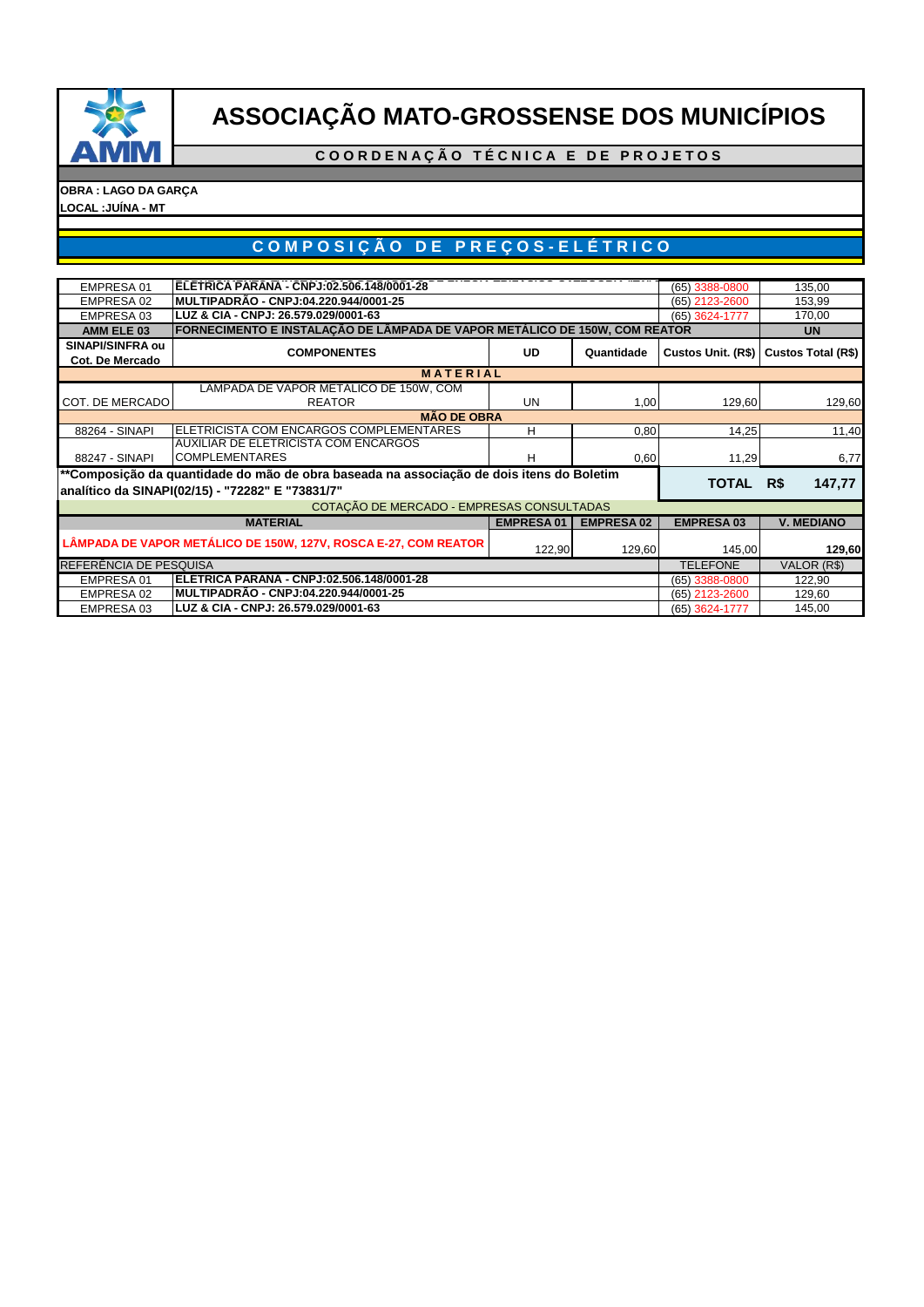

#### **COORDENAÇÃO TÉCNICA E DE PROJETOS**

SITE: amm.org.br - E-mail: amm@amm.org.br

AV. RUBENS DE MENDONÇA Nº 3.920 - CEP: 78,000-070 - CUIABÁ - MT

FONE: (65) 2123-1200 - FAX: 2123-1251

#### **OBRA : LAGO DA GARÇA PROPRIETÁRIO: PREFEITURA MUNICIPAL LOCAL :JUÍNA - MT**

| <b>CRONOGRAMA FISICO FINANCEIRO</b>                      |                |        |            |       |            |       |                 |       |                 |                          |            |       |            |        |            |        |
|----------------------------------------------------------|----------------|--------|------------|-------|------------|-------|-----------------|-------|-----------------|--------------------------|------------|-------|------------|--------|------------|--------|
| <b>ETAPA</b>                                             | <b>30 DIAS</b> | ‰      | 60 DIAS    | ‰     | 90 DIAS    | %     | <b>120 DIAS</b> | %     | <b>150 DIAS</b> | %                        | 180 DIAS   | ℅     | 210 DIAS   | %      | TOTAL      | ℅      |
| <b>LAGO DA GARCA</b>                                     |                |        |            |       |            |       |                 |       |                 |                          |            |       |            |        |            |        |
| <b>SERVICOS PRELIMINARES</b>                             | 11.691.35      | 100,00 |            |       |            |       |                 |       |                 |                          |            |       |            |        | 11.691.35  | 2,02   |
| PISTA DE CAMINHADA, PARQUE<br><b>INFANTIL E ACADEMIA</b> | 24.758.38      | 10,00  | 49.516,77  | 20.00 | 49.516.77  | 20.00 | 49.516,77       | 20.00 | 49.516.77       | 20.00                    | 24.758.38  | 10,00 |            |        | 247.583,84 | 42,85  |
| ESTACIONAMENTO - ACESSO AO<br>LAGO                       |                |        | 4.003.09   | 30,00 | 4.003.09   | 30.00 | 4.003.09        | 30.00 | 1.334,36        | 10,00                    |            | . .   |            |        | 13.343,62  | 2,31   |
| <b>ESTACIONAMENTO - PISTA DE</b><br><b>CAMINHADA</b>     |                |        |            |       |            |       | 41.292,69       | 30,00 | 41.292.69       | 30,00                    | 41.292.69  | 30.00 | 13.764.23  | 10.00  | 137.642.31 | 23,82  |
| <b>INSTALAÇÕES ELÉTRICAS</b>                             |                |        | 33,459.05  | 20.00 | 33.459.05  | 20.00 | 33.459,05       | 20,00 | 33.459.05       | 20,00                    | 33.459,05  | 20.00 |            |        | 167.295.25 | 28,96  |
| <b>SERVICOS COMPLEMENTARES</b>                           |                |        |            |       |            |       |                 |       |                 | $\overline{\phantom{a}}$ |            |       | 209,00     | 100,00 | 209,00     | 0,04   |
| <b>VALOR TOTAL</b>                                       | 36.449.73      | 6,31   | 86.978,90  | 15,05 | 86.978,90  | 15.05 | 128.271,60      | 22,20 | 125.602,87      | 21,74                    | 99.510,13  | 17,22 | 13.973,23  | 2.42   | 577.765,37 | 100,00 |
| <b>VALOR ACUMULADO</b>                                   | 36.449.73      | 6.31   | 123.428.64 | 21,36 | 210.407.54 | 36.42 | 128.271.60      | 58,62 | 253.874,47      | 80,36                    | 353.384,60 | 97,58 | 367.357.83 | 100.00 | 577.765.37 | 100,00 |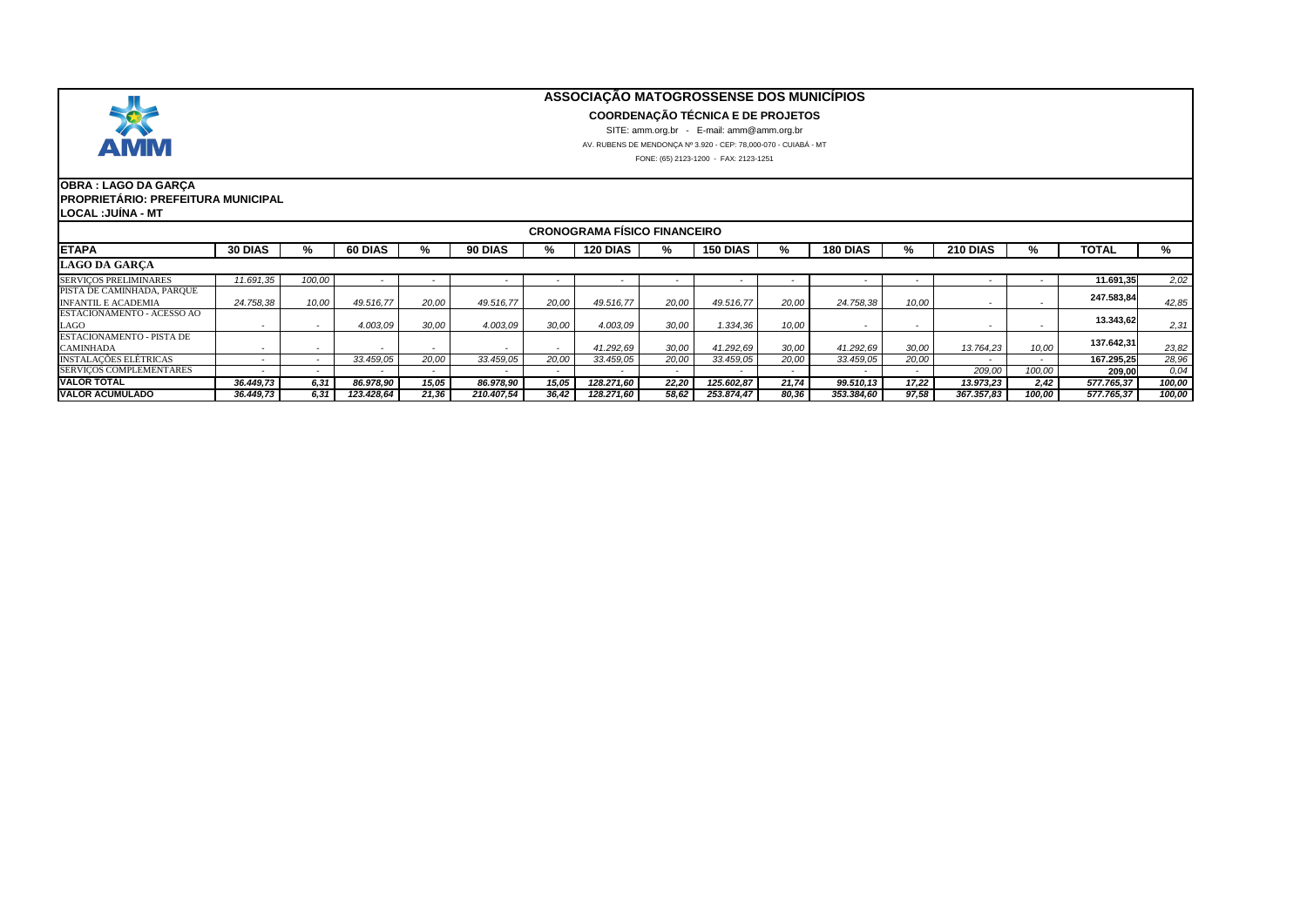

SITE: amm.org.br - E-mail: amm@amm.org.br AV. RUBENS DE MENDONÇA Nº 3.920 - CEP: 78,000-070 - CUIABÁ - MT FONE: (65) 2123-1200 - FAX: 2123-1251

# **MEMORIAL DE CÁLCULO**

| <b>LOCAL: JUÍNA - MT</b> | <b>OBRA: LAGO DA GARÇA</b>                                |                           |              |                |
|--------------------------|-----------------------------------------------------------|---------------------------|--------------|----------------|
| <b>İTEM</b>              | <b>SERVIÇO</b>                                            | <b>CALCULO</b>            | <b>TOTAL</b> | <b>UNIDADE</b> |
| 1.0                      | <b>SERVIÇOS PRELIMINARES</b>                              |                           |              |                |
|                          | PLACA DE OBRA EM CHAPA DE ACO                             |                           |              |                |
| 1.1                      | <b>GALVANIZADO</b>                                        | $2,5*5$                   | 12,50        | M <sub>2</sub> |
|                          | <b>BARRACAO DE OBRA PARA</b>                              |                           |              |                |
|                          | ALOJAMENTO/ESCRITORIO, PISO EM                            |                           |              |                |
|                          | PINHO 3A, PAREDES EM                                      |                           |              |                |
|                          | COMPENSADO 10MM, COBERTURA                                |                           |              |                |
|                          | EM TELHA AMIANTO 6MM, INCLUSO                             |                           |              |                |
|                          | <b>INSTALACOES ELETRICAS E</b>                            |                           |              |                |
| 1.2                      | <b>ESQUADRIAS</b>                                         | $4*5$                     | 20,00        | M <sub>2</sub> |
| 2.0                      | PISTA DE CAMINHADA, PARQUE INFANTIL E ACADEMIA            |                           |              |                |
| 2.1                      | <b>PISTA DE CAMINHADA</b>                                 |                           |              |                |
|                          | EXECUÇÃO DE CALÇADA COM                                   |                           |              |                |
|                          | RASPAGEM, COMPACTAÇÃO E                                   | <b>CONFORME O PROJETO</b> |              |                |
| 2.1.1                    | LASTRO DE BRITA E=2 CM                                    | <b>ARQUITETÔNICO</b>      | 4400,49      | M <sub>2</sub> |
|                          | LIXEIRA SELETIVA - CONJUNTO                               |                           |              |                |
|                          | SELETIVO C/04 COLETORES 50L                               |                           |              |                |
|                          | COM SUPORTE EM FERRO /                                    | <b>CONFORME O PROJETO</b> |              |                |
| 2.1.2                    | CHUMBADA OU PARAFUSADA                                    | ARQUITETÔNICO             | 3,00         | UD             |
|                          | <b>GRAMA BATATAIS EM PLACAS -</b>                         |                           |              |                |
|                          | PARA UTILIZAR ENTRE UMA PISTA E                           | CONFORME O PROJETO        |              |                |
| 2.1.3                    | <b>OUTRA</b>                                              | ARQUITETÔNICO             | 718,44       | M <sub>2</sub> |
|                          | PLANTIO DE ARVORE REGIONAL,<br>ALTURA MAIOR QUE 2,00M, EM |                           |              |                |
|                          | CAVAS DE 80X80X80CM- IPE                                  |                           |              |                |
|                          | <b>BRANCO - PARA UTILIZAR ENTRE</b>                       | <b>CONFORME O PROJETO</b> |              |                |
| 2.1.4                    | UMA PISTA E OUTRA                                         | ARQUITETÔNICO             | 64,00        | UD             |
|                          | PLANTIO DE ARVORE REGIONAL,                               |                           |              |                |
|                          | ALTURA MAIOR QUE 2,00M, EM                                |                           |              |                |
|                          | CAVAS DE 80X80X80CM - IPE ROXO -                          |                           |              |                |
|                          | PARA UTILIZAR ENTRE UMA PISTA E                           | <b>CONFORME O PROJETO</b> |              |                |
| 2.1.5                    | <b>OUTRA</b>                                              | ARQUITETÔNICO             | 11,00        | <b>UD</b>      |
|                          |                                                           |                           |              |                |
|                          | PLANTIO DE ARVORE COM ALTURA                              | <b>CONFORME O PROJETO</b> |              |                |
| 2.1.6                    | MAIOR DO QUE 2,00 METROS - OITI                           | ARQUITETÔNICO             | 5,00         | UN             |
| 2.2                      | <b>ACADEMIA</b>                                           |                           |              |                |
|                          | ACADEMIA AO AR LIVRE - BASE DE                            |                           |              |                |
|                          | SUPORTE E INSTALAÇÃO DE                                   |                           |              |                |
| 2.2.1                    | <b>EQUIPAMENTO</b>                                        |                           | 1,00         | UD             |
|                          | EXECUÇÃO DE CALÇADA COM                                   |                           |              |                |
|                          | RASPAGEM, COMPACTAÇÃO E                                   | <b>CONFORME O PROJETO</b> |              |                |
| 2.2.2                    | LASTRO DE BRITA E=2 CM                                    | <b>ARQUITETÔNICO</b>      | 151,39       | M <sub>2</sub> |
|                          | LIXEIRA SELETIVA - CONJUNTO                               |                           |              |                |
|                          | SELETIVO C/04 COLETORES 50L                               |                           |              |                |
|                          | COM SUPORTE EM FERRO /                                    | CONFORME O PROJETO        |              |                |
| 2.2.3<br>2.3             | CHUMBADA OU PARAFUSADA<br><b>PARQUE INFANTIL</b>          | ARQUITETÔNICO             | 1,00         | UD             |
|                          |                                                           |                           |              |                |
|                          | PARQUE INFANTIL - BASE DE                                 | CONFORME O PROJETO        |              |                |
| 2.3.1                    | SUPORTE E INSTALAÇÃO DE<br><b>EQUIPAMENTO</b>             | ARQUITETÔNICO             |              | UD             |
|                          |                                                           |                           | 1,00         |                |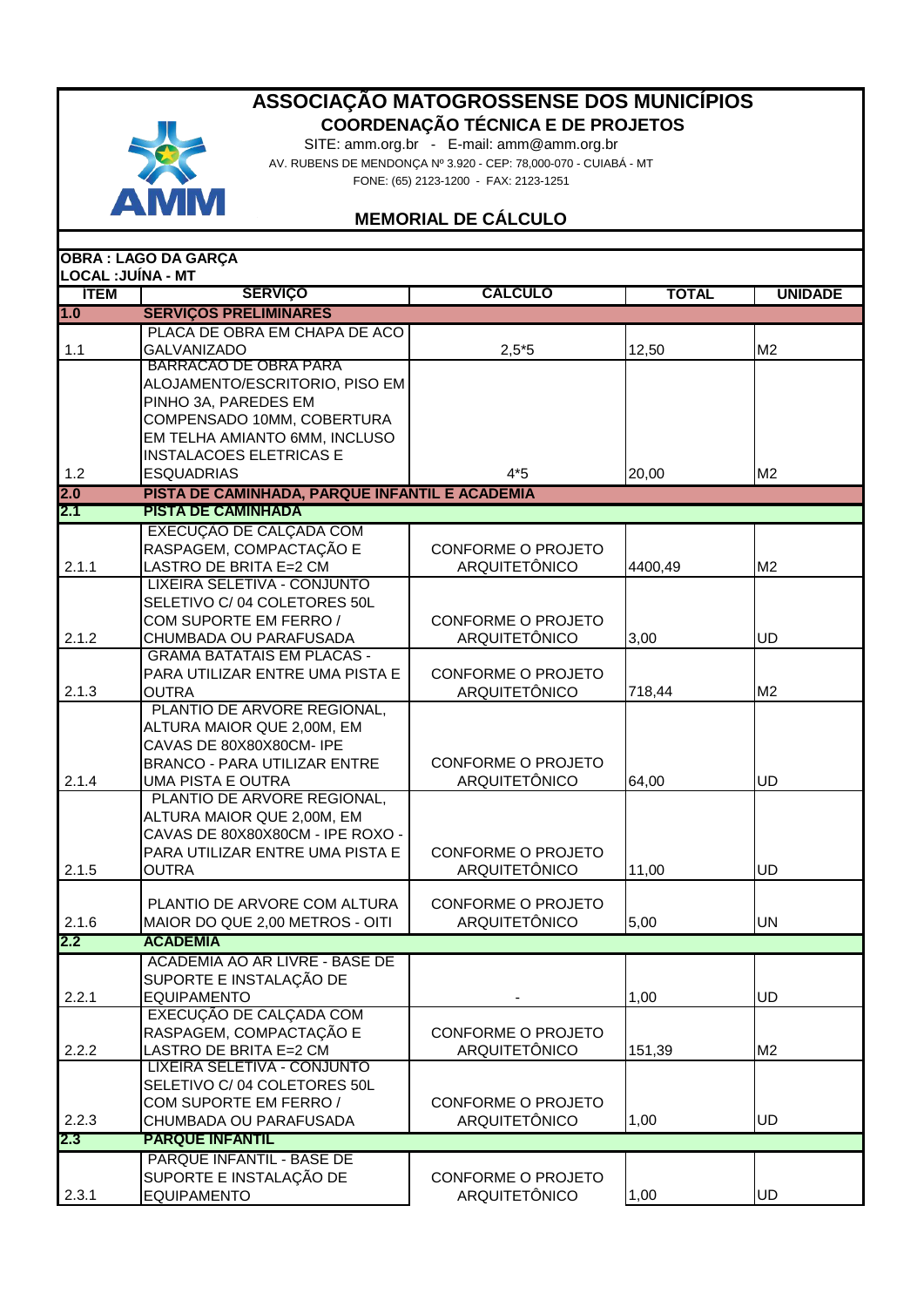

SITE: amm.org.br - E-mail: amm@amm.org.br AV. RUBENS DE MENDONÇA Nº 3.920 - CEP: 78,000-070 - CUIABÁ - MT FONE: (65) 2123-1200 - FAX: 2123-1251

## **MEMORIAL DE CÁLCULO**

| <b>OBRA: LAGO DA GARÇA</b> |                                                      |                           |              |                |  |  |  |
|----------------------------|------------------------------------------------------|---------------------------|--------------|----------------|--|--|--|
| <b>LOCAL: JUÍNA - MT</b>   |                                                      |                           |              |                |  |  |  |
| <b>İTEM</b>                | <b>SERVIÇO</b>                                       | <b>CALCULO</b>            | <b>TOTAL</b> | <b>UNIDADE</b> |  |  |  |
| 2.3.2                      | <b>LASTRO DE AREIA MEDIA</b>                         | 92,36*0,05                | 4,61         | M <sub>3</sub> |  |  |  |
|                            | LIMPEZA MANUAL DO TERRENO (C/                        | <b>CONFORME O PROJETO</b> |              |                |  |  |  |
| 2.3.3                      | RASPAGEM SUPERFICIAL)                                | <b>ARQUITETÔNICO</b>      | 92,35        | M <sub>2</sub> |  |  |  |
|                            | LIXEIRA SELETIVA - CONJUNTO                          |                           |              |                |  |  |  |
|                            | SELETIVO C/04 COLETORES 50L                          |                           |              |                |  |  |  |
|                            | COM SUPORTE EM FERRO /                               | <b>CONFORME O PROJETO</b> |              |                |  |  |  |
| 2.3.4                      | CHUMBADA OU PARAFUSADA                               | ARQUITETÔNICO             | 1,00         | UD             |  |  |  |
|                            | MEIO-FIO (GUIA) DE CONCRETO                          |                           |              |                |  |  |  |
|                            | PRE-MOLDADO, DIMENSÕES                               |                           |              |                |  |  |  |
|                            | 12X15X30X100CM (FACE                                 |                           |              |                |  |  |  |
|                            | SUPERIORXFACE INFERIORX                              |                           |              |                |  |  |  |
|                            | ALTURAXCOMPRIMENTO), REJUNTAD                        |                           |              |                |  |  |  |
|                            | O C/ARGAMASSA<br>1:4CIMENTO:AREIA, INCLUINDO         | <b>CONFORME O PROJETO</b> |              |                |  |  |  |
| 2.3.5                      | ESCAVAÇÃO E REATERRO.                                | <b>ARQUITETÔNICO</b>      |              | M              |  |  |  |
|                            |                                                      |                           | 38,51        |                |  |  |  |
| 3.0                        | <b>ESTACIONAMENTO - ACESSO AO LAGO</b>               |                           |              |                |  |  |  |
|                            | LIMPEZA MANUAL DO TERRENO (C/                        | <b>CONFORME O PROJETO</b> |              |                |  |  |  |
| 3.1                        | RASPAGEM SUPERFICIAL)<br>LIXEIRA SELETIVA - CONJUNTO | ARQUITETÔNICO             | 167,91       | M <sub>2</sub> |  |  |  |
|                            | SELETIVO C/04 COLETORES 50L                          |                           |              |                |  |  |  |
|                            | COM SUPORTE EM FERRO /                               | <b>CONFORME O PROJETO</b> |              |                |  |  |  |
| 3.2                        | CHUMBADA OU PARAFUSADA                               | ARQUITETÔNICO             | 1,00         | <b>UD</b>      |  |  |  |
|                            | PAVIMENTACAO EM BLOCOS DE                            |                           |              |                |  |  |  |
|                            | CONCRETO SEXTAVADO,                                  |                           |              |                |  |  |  |
|                            | ESPESSURA 6,0 CM, FCK 35MPA,                         |                           |              |                |  |  |  |
|                            | ASSENTADOS SOBRE COLCHAO DE                          | <b>CONFORME O PROJETO</b> |              |                |  |  |  |
| 3.3                        | AREIA.                                               | ARQUITETÔNICO             | 167,91       | M <sub>2</sub> |  |  |  |
|                            |                                                      |                           |              |                |  |  |  |
|                            | PLANTIO DE ARVORE COM ALTURA                         | <b>CONFORME O PROJETO</b> |              |                |  |  |  |
| 3.4                        | MAIOR DO QUE 2,00 METROS - OITI                      | ARQUITETÔNICO             | 11,00        | <b>UN</b>      |  |  |  |
| 4.0                        | <b>ESTACIONAMENTO - PISTA DE CAMINHADA</b>           |                           |              |                |  |  |  |
|                            | LIMPEZA MANUAL DO TERRENO (C/                        | <b>CONFORME O PROJETO</b> |              |                |  |  |  |
| 4.1                        | RASPAGEM SUPERFICIAL)                                | ARQUITETÔNICO             | 2986,47      | M <sub>2</sub> |  |  |  |
|                            | FORNECIMENTO E EXECUÇÃO DE                           |                           |              |                |  |  |  |
|                            | PLACA CIMENTÍCIA DE 40x40CM,                         |                           |              |                |  |  |  |
|                            | E=3,5CM, DE ALTA RESISTENCIA,                        |                           |              |                |  |  |  |
|                            | PODOTATIL DIRECIONA /ALERTA,                         |                           |              |                |  |  |  |
|                            | ASSENTADA COM ARGAMASSA DE                           | CONFORME O PROJETO        |              |                |  |  |  |
| 4.2                        | <b>CIMENTO E AREIA</b>                               | ARQUITETÔNICO             | 32,05        | M <sub>2</sub> |  |  |  |
|                            | PAVIMENTACAO EM BLOCOS DE                            |                           |              |                |  |  |  |
|                            | CONCRETO SEXTAVADO.                                  |                           |              |                |  |  |  |
|                            | ESPESSURA 6,0 CM, FCK 35MPA,                         |                           |              |                |  |  |  |
|                            | ASSENTADOS SOBRE COLCHAO DE                          | CONFORME O PROJETO        |              |                |  |  |  |
| 4.3                        | AREIA.                                               | ARQUITETÔNICO             | 1297,09      | M <sub>2</sub> |  |  |  |
|                            | LIXEIRA SELETIVA - CONJUNTO                          |                           |              |                |  |  |  |
|                            | SELETIVO C/04 COLETORES 50L                          |                           |              |                |  |  |  |
|                            | COM SUPORTE EM FERRO /                               | <b>CONFORME O PROJETO</b> |              |                |  |  |  |
| 4.4                        | CHUMBADA OU PARAFUSADA                               | <b>ARQUITETÔNICO</b>      | 1,00         | UD             |  |  |  |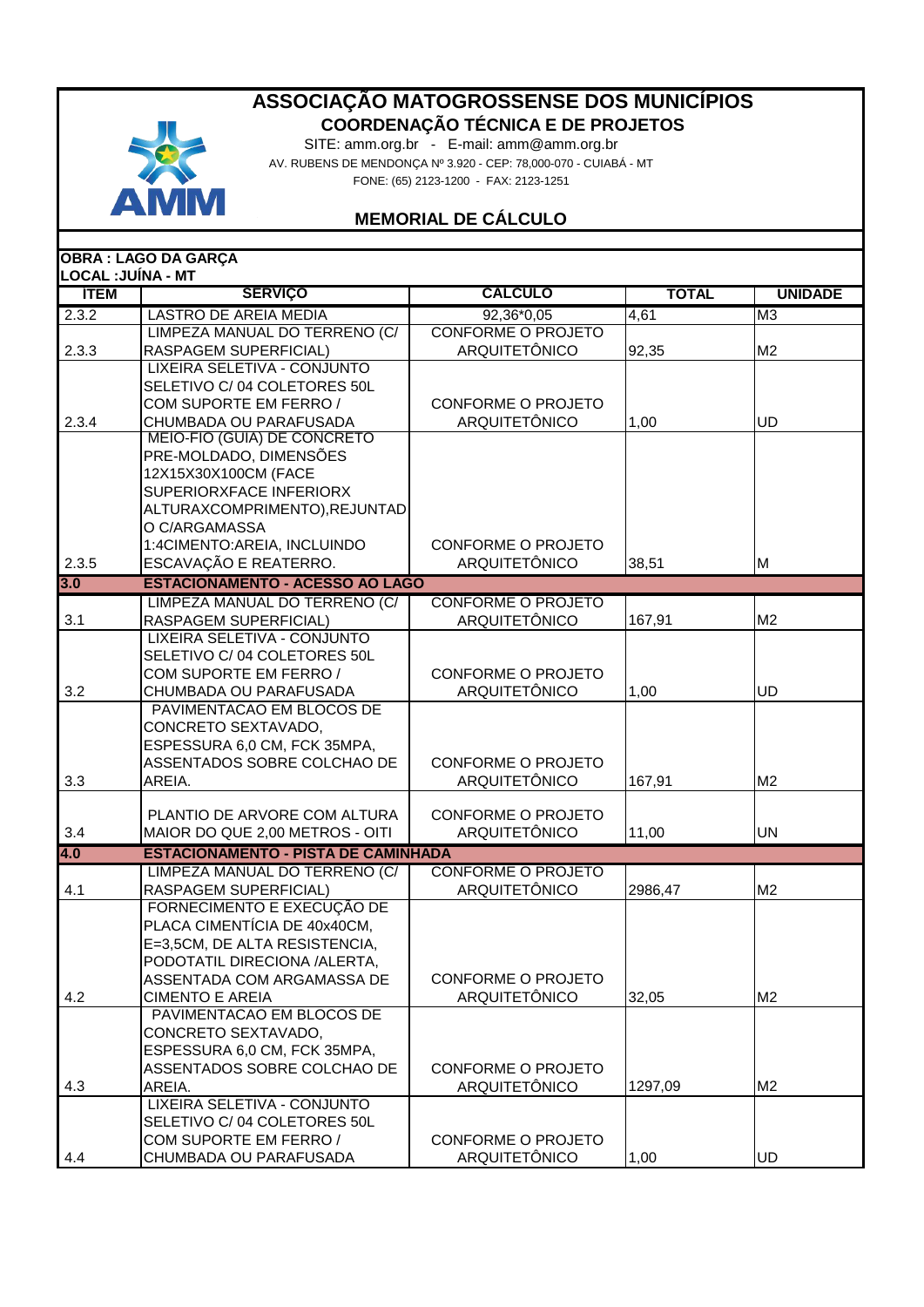

SITE: amm.org.br - E-mail: amm@amm.org.br AV. RUBENS DE MENDONÇA Nº 3.920 - CEP: 78,000-070 - CUIABÁ - MT FONE: (65) 2123-1200 - FAX: 2123-1251

# **MEMORIAL DE CÁLCULO**

|                    | <b>OBRA : LAGO DA GARÇA</b>     |                           |              |                |
|--------------------|---------------------------------|---------------------------|--------------|----------------|
| LOCAL : JUÍNA - MT |                                 |                           |              |                |
| <b>İTEM</b>        | <b>SERVIÇO</b>                  | <b>CALCULO</b>            | <b>TOTAL</b> | <b>UNIDADE</b> |
|                    | PLANTIO DE ARVORE REGIONAL,     |                           |              |                |
|                    | ALTURA MAIOR QUE 2,00M, EM      |                           |              |                |
|                    | CAVAS DE 80X80X80CM -           | CONFORME O PROJETO        |              |                |
| 4.5                | <b>FLAMBOYANT</b>               | <b>ARQUITETÔNICO</b>      | 3,00         | lud            |
|                    |                                 | <b>CONFORME O PROJETO</b> |              |                |
| 4.6                | <b>GRAMA BATATAIS EM PLACAS</b> | <b>ARQUITETÔNICO</b>      | 1689,38      | M <sub>2</sub> |
|                    |                                 |                           |              |                |
|                    | PLANTIO DE ARVORE COM ALTURA    | CONFORME O PROJETO        |              |                |
| 4.7                | MAIOR DO QUE 2,00 METROS - OITI | <b>ARQUITETÔNICO</b>      | 40,00        | <b>UN</b>      |
|                    | PLANTIO DE ARBUSTO COM          |                           |              |                |
|                    | ALTURA 50 A 100CM, EM CAVA DE   | <b>CONFORME O PROJETO</b> |              |                |
| 4.8                | 60X60X60CM - VINCA VERMELHO     | <b>ARQUITETÔNICO</b>      | 119,00       | IUN.           |
|                    | PLANTIO DE ARBUSTO COM          |                           |              |                |
|                    | ALTURA 50 A 100CM, EM CAVA DE   | CONFORME O PROJETO        |              |                |
| 4.9                | 60X60X60CM - MORÉIA AMARELA     | <b>ARQUITETÔNICO</b>      | 238,00       | UN             |
|                    | PLANTIO DE ARBUSTO COM          |                           |              |                |
|                    | ALTURA 50 A 100CM, EM CAVA DE   | CONFORME O PROJETO        |              |                |
| 4.10               | 60X60X60CM - JASMIM MANGA       | <b>ARQUITETÔNICO</b>      | 4,00         | IUN.           |
| 5.0                | <b>INSTALAÇOES ELÉTRICAS</b>    |                           |              |                |
|                    |                                 |                           |              |                |
| 6.0                | <b>SERVIÇOS COMPLEMENTARES</b>  |                           |              |                |
|                    | CARGA MANUAL DE ENTULHO EM      |                           |              |                |
| 6.1                | CAMINHAO BASCULANTE 6 M3        |                           | 10,00        | M <sub>3</sub> |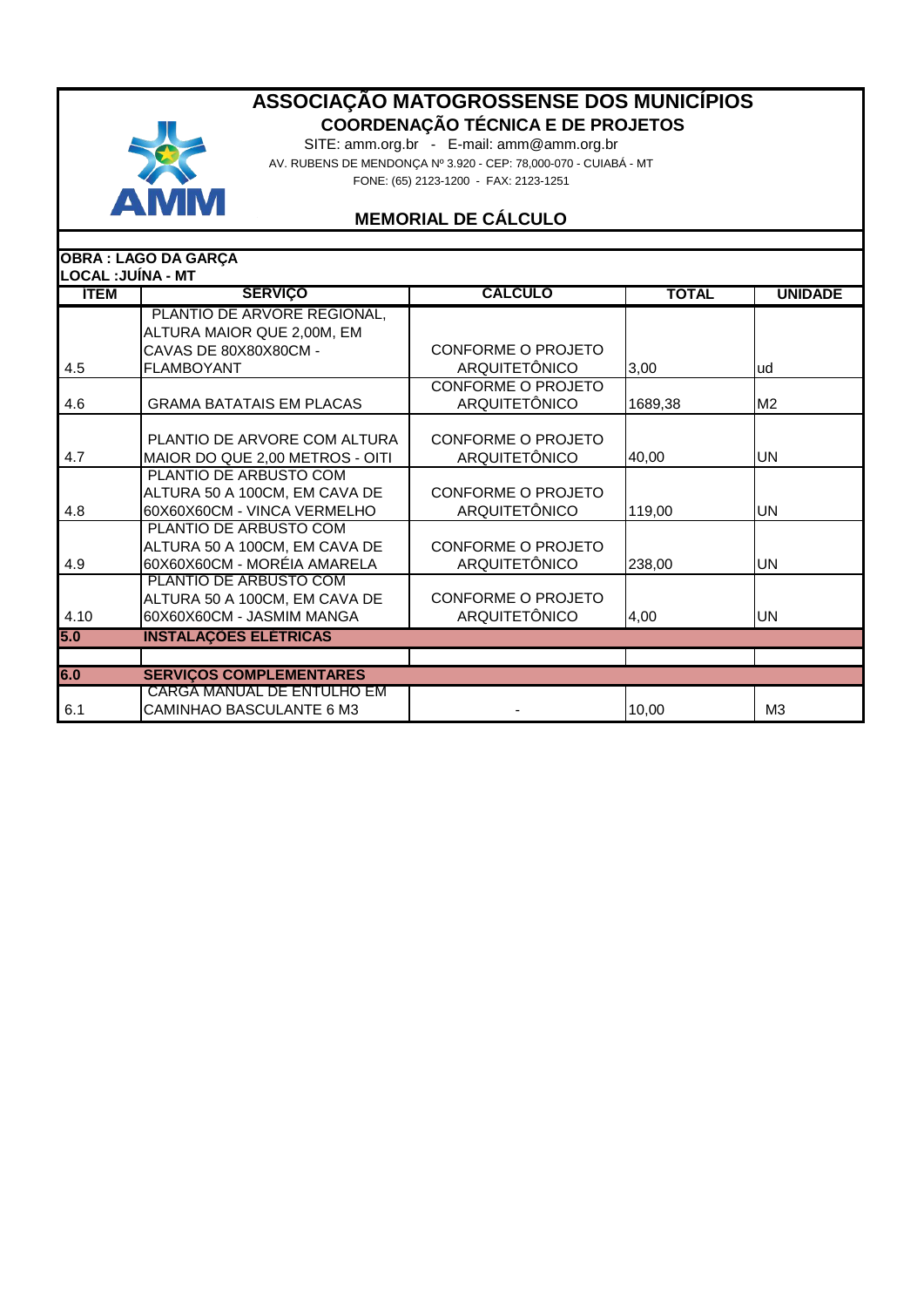

**COORDENAÇÃO TÉCNICA E DE PROJETOS**

SITE: amm.org.br - E-mail: amm@amm.org.br AV. RUBENS DE MENDONÇA Nº 3.920 - CEP: 78,000-070 - CUIABÁ - MT FONE: (65) 2123-1200 - FAX: 2123-1251

**COMPOSIÇÃO DO BDI**

**LOCAL :JUÍNA - MT OBRA : LAGO DA GARÇA**

|                                                                     | <b>DISCRIMINAÇÃO</b>                               | <b>PERCENTUAL</b> | <b>BDI</b> | <b>CUSTO OBRA</b> |     | <b>Outras Fontes VALOR DA OBRA</b> |
|---------------------------------------------------------------------|----------------------------------------------------|-------------------|------------|-------------------|-----|------------------------------------|
| <b>ITEM</b>                                                         |                                                    | (%)               | R\$        | R\$               | R\$ | R\$                                |
| 1                                                                   | ADMINISTRAÇÃO DA OBRA                              | 5,90              |            |                   |     |                                    |
| 1.1                                                                 | Administração Central                              | 3,70              |            |                   |     |                                    |
| 1.2                                                                 | Despesas Financeiras                               | 1,23              |            |                   |     |                                    |
| 1.3                                                                 | <b>Riscos</b>                                      | 0,97              |            |                   |     |                                    |
|                                                                     |                                                    |                   |            |                   |     |                                    |
| 2.0                                                                 | <b>LUCRO</b>                                       | 8,90              |            |                   |     |                                    |
| 2.1                                                                 | Lucro Operacional                                  | 8,90              |            |                   |     |                                    |
|                                                                     |                                                    |                   |            |                   |     |                                    |
| 3.0                                                                 | <b>TRIBUTOS</b>                                    | 7,65              |            |                   |     |                                    |
| 3.1                                                                 | <b>ISS</b>                                         | 2,00              |            |                   |     |                                    |
| 3.2                                                                 | Cofins                                             | 3,00              |            |                   |     |                                    |
| 3.3                                                                 | Pis                                                | 0,65              |            |                   |     |                                    |
| 3.4                                                                 | <b>CPRD</b>                                        | 2,00              |            |                   |     |                                    |
|                                                                     | Não incidem IRPJ e CSLL na composição de Tributos. |                   |            |                   |     |                                    |
| TAXA DE BDI A SER ÁPLICADA<br>24,95%<br><b>SOBRE O CUSTO DIRETO</b> |                                                    |                   |            |                   |     |                                    |

**CÁLCULO DO BDI**

**BDI =**  $\frac{(1+A C+R)(1+DF)(1+L)}{(1+R)(1+DF)}$ -1 (1-I)